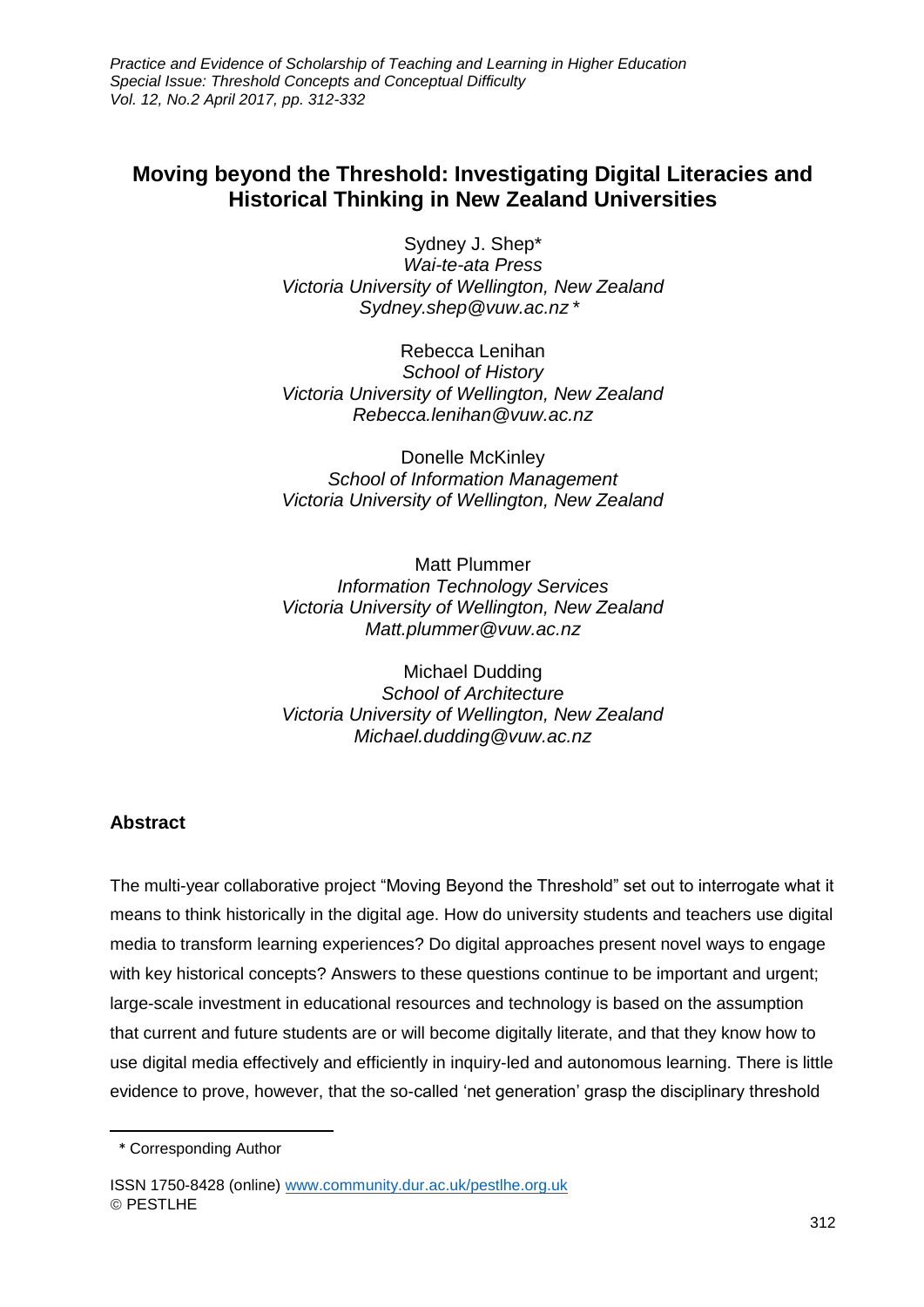concepts of historical thinking, attain successful learning outcomes through technologymediated teaching, or achieve the key competencies of critical and creative thinking and citizenship that prepare them for future employment and social engagement. This report-inprogress outlines our early project findings, including the disconnect between technology use and critical thinking.

**Keywords:** Education, University; Historical Thinking; Threshold Concepts

#### **Introduction**

In May 2014, the 21st Century Learning Reference Group published its long-awaited report entitled Future-focused learning in connected communities. Building on the New Zealand Council for Educational Research's 2012 document *Supporting Future-Oriented Learning and Teaching: A New Zealand Perspective*, the 2014 report offers ten priorities and twenty-three recommendations to shape government policy and strategic interventions in the NZ educational landscape. A key platform is recognizing, understanding, and embracing the changing nature of knowledge, the impact of digital technologies, and the power of transformative teaching and learning. If knowledge is moving from a noun - a bucket of stuff— to a verb - the ability to make - then it is no wonder that digital technologies lie at the heart of 21st century learning: "Digital technologies change the way students learn, the way teachers teach, and where and when learning takes place" (O'Riley et al., 2014: 4). As the report makes clear, "using digital technologies to enhance the educational process involves more than just learning how to use specific pieces of hardware and software. It requires understanding pedagogical principles that are specific to using technology in instructional settings" (O'Riley et al., 2014: 34). Consequently, digital pedagogy is the new black and "requires us to rethink much of what we believe about education" (O'Riley et al., 2014: 28).

'Moving Beyond the Threshold: Investigating Digital Literacies and Historical Thinking in New Zealand Universities' is a two-year collaborative, exploratory project funded by the NZ Teaching and Learning Research Initiative (TLRI). It brings together several hitherto disconnected domains and discourses: threshold concepts, historical thinking, and digital pedagogy. The primary question guiding the project is: what is the relationship between digital literacies, threshold concepts, and transformative learning outcomes in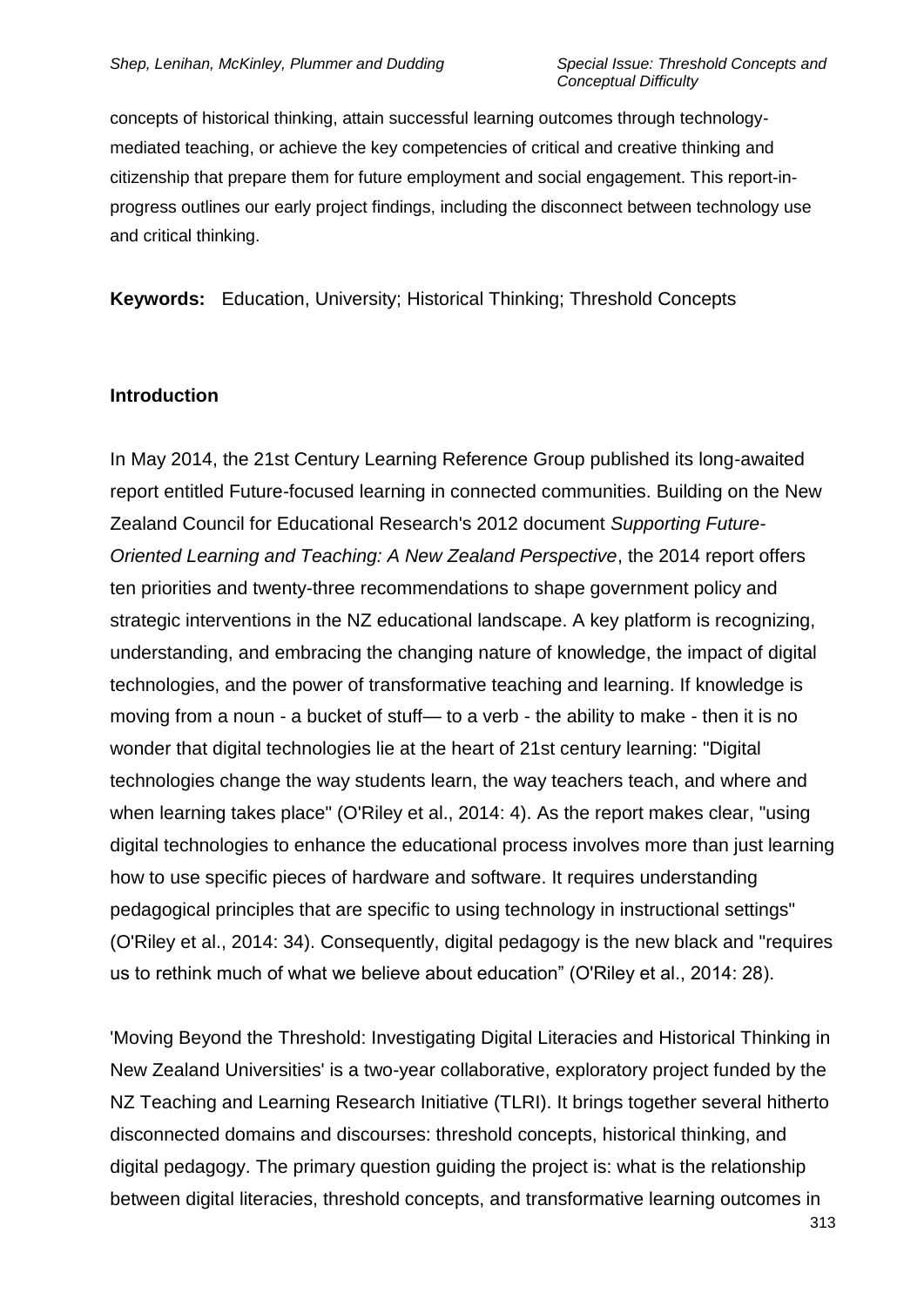history-informed disciplines at New Zealand universities? Several sub-questions follow: how can digital literacy be used to improve student learning outcomes and promote transformative learning in history-informed subjects at the tertiary level; how might/could digital media be embraced and/or appropriated to shape the way university students and teachers think about the past; how can students become empowered in their own learning pathways through the introduction and sustained use of digital media and methodologies?

Answers to these questions are important because large-scale investment in educational resources and technology is based on the assumption that current and future students are or will become digitally literate, and that they know how to use digital media effectively and efficiently in inquiry-led and autonomous learning. There is little evidence to prove, however, that the 'net generation' grasp the disciplinary threshold concepts of historical thinking, attain successful learning outcomes through technologymediated teaching, or achieve the key competencies of critical and creative thinking and citizenship that prepare them for future employment and social engagement. Teachers of history-informed subjects need robust research data and best practice evidence to understand and advance the relationship between digital technologies, curriculum planning, and historical thinking in order to effectively integrate digital literacies into the curriculum and to accurately evaluate their impact on student learning. Such evidence can be used to inform public policy about future funding strategies for digital learning practices at universities, addressing where gaps exist in students' access to resources by demographic, subject matter, ethnicity, and gender.

# **Background**

Digital technologies drive New Zealand's knowledge-based economy and underpin assumptions about the nature and function of 21st century teaching and learning (Bolstad & Gilbert, 2008). University graduate attributes emphasise key competencies such as critical thinking and creativity, autonomous learning and citizenship, and foreground information and communication technologies. Both nationwide and internationally, substantial investment in technology has been predicated upon the expectation of a direct correlation between learning quality and flexibility of delivery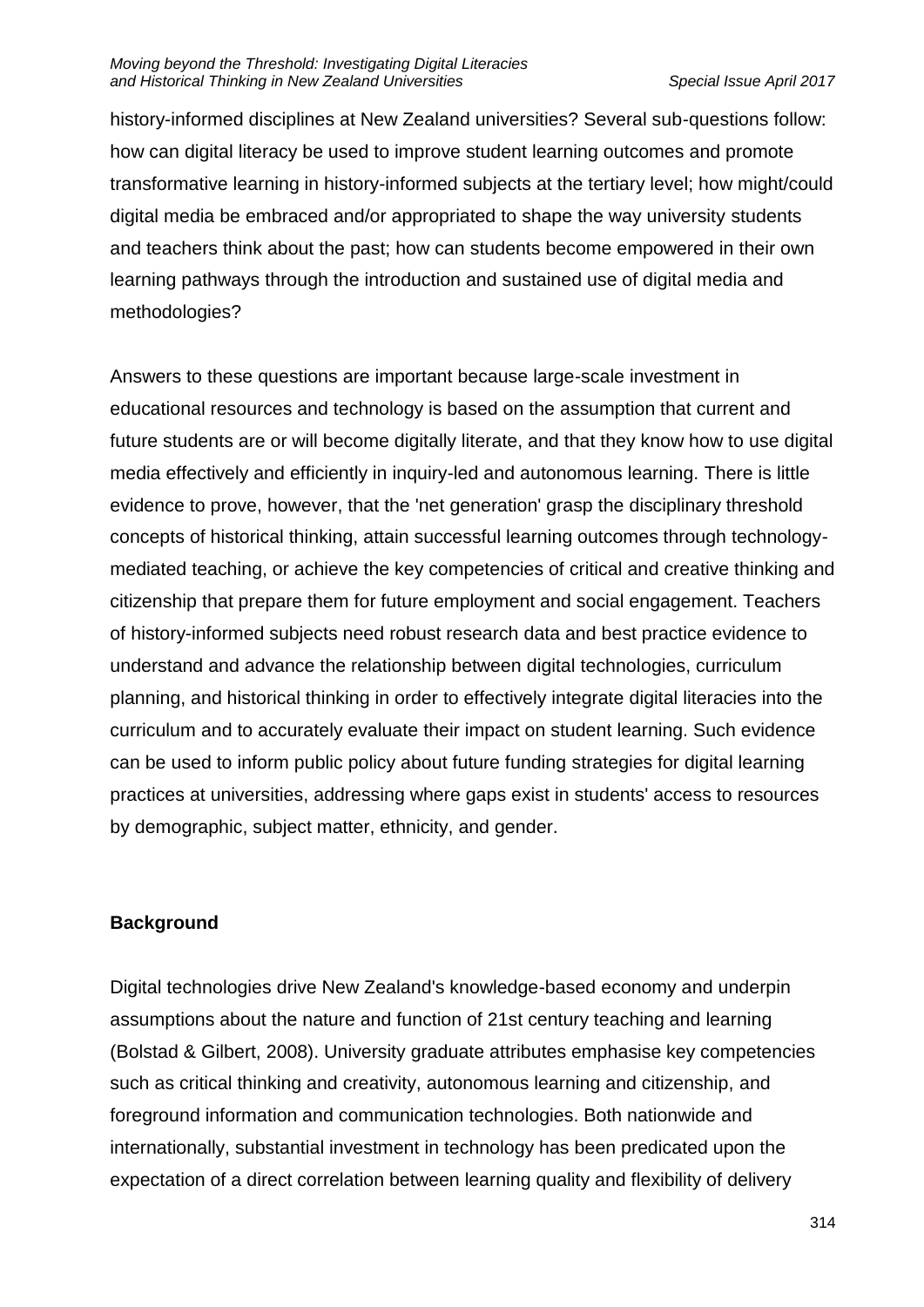(Cuban, 2001; Oppenheimer, 2003). The *Technology Outlook for NZ Tertiary Education 2011-2016* reported that digital literacy "continues to dominate conversations about the challenges likely to impact the acceptance of technology in tertiary education worldwide, and New Zealand is no different" (Johnson et al., 2011: 3). However, digital literacy is not simply "the ability to manipulate devices" but rather "it is the ability to critically evaluate the information obtained through those devices" (Gluckman, 2012: 3) and there is currently "insufficient knowledge about how ICT-related thinking and practice can be more consistently connected with 'big-picture ideas' about future oriented learning" (Bolstad & Gilbert, 2012: 57). The critical challenge to an overabundance of electronic information is "digital media literacy [which] continues its rise in importance as a key skill in every discipline and profession" (Johnson, Levine, Smith & Stone, 2010: 5). Moreover, "despite the widespread agreement on the importance of digital media literacy, training in the supporting skills and techniques is rare in teacher education and non-existent in the preparation of most university faculty" (Johnson et al., 2012: 6). Given this context, this project asks what are the digital literacy needs for specific disciplines and how can tertiary educators improve learning outcomes for students by better understanding and meeting those needs in the educational market?

## *Historical Thinking*

Many disciplines are underpinned by a set of "threshold concepts" (Meyer & Land, 2003) that, once mastered, transform learning. In history-informed subjects, these threshold concepts have been identified as the "big six": historical significance, evidence, continuity and change, cause and consequence, historical perspectives, and the ethical dimension (Seixas & Morton, 2012). However, the process of acquiring these often difficult, counter-intuitive, or even alien concepts has been described as an "unnatural act" (Wineburg, 2001). Developing students' grasp of such "troublesome knowledge" (Meyer & Land, 2003) "cannot be acquired purely from everyday experiences" but rather requires "systematic instruction" (Alexander, 1997). To achieve academic success in historical subjects, students are required to engage in a form of "critical literacy," drawing on disciplinary knowledge and understanding to make sense of what they study (Mcdonald & Thornley, 2009: 56) and to grasp the specialised vocabulary and discipline-based methodologies of the subject (Sturtevant & Linek, 2004). Increasingly, these literacies are mediated by digital technologies. How do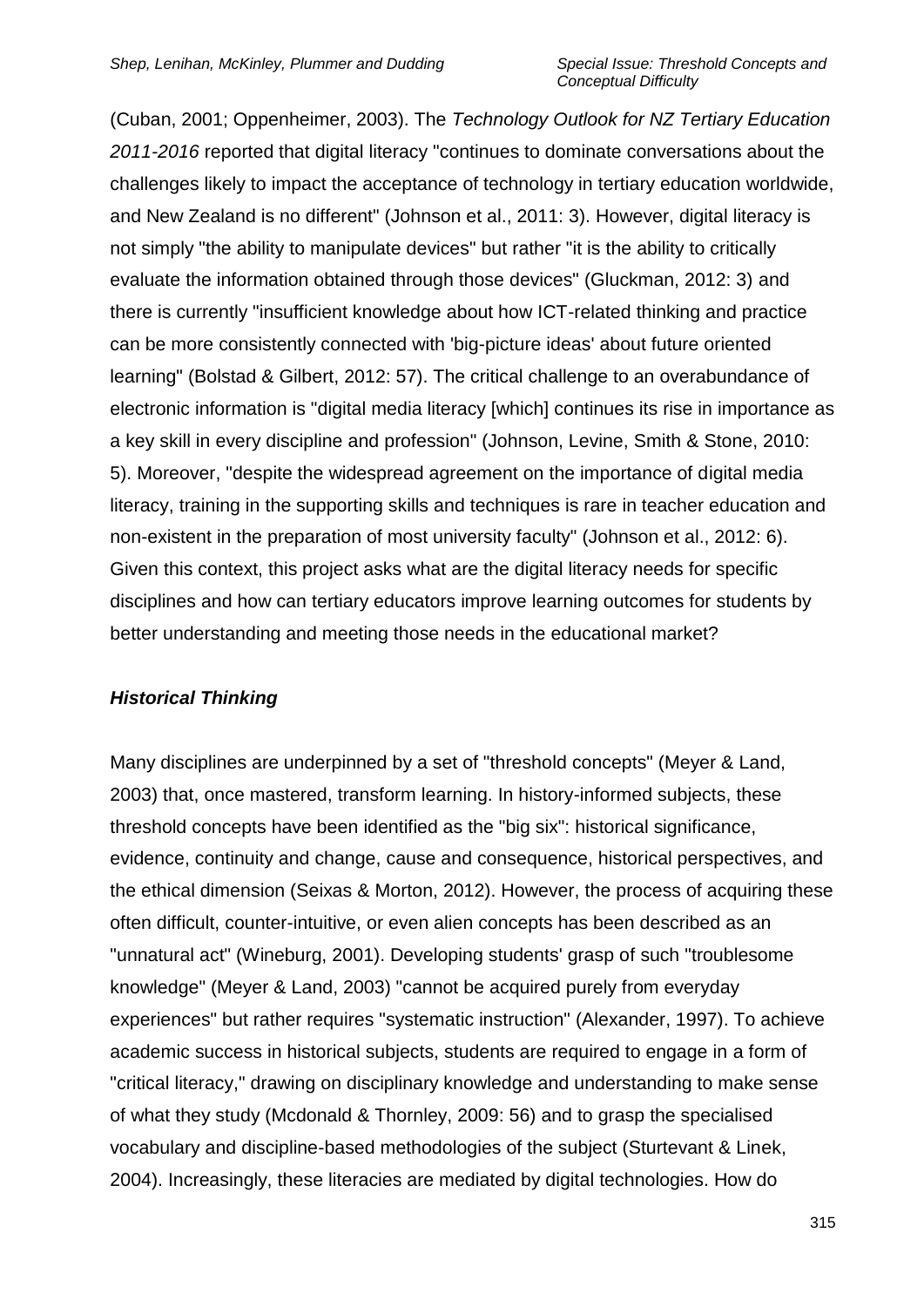students move beyond the threshold of understanding the "big six" to applying them in their own critical thinking and improving their learning outcomes? If virtually all academic disciplines engage with history to some degree, how do teachers use the threshold concepts of historical thinking to shape learning objectives and develop better teaching practices in an environment where the resources, tools, and increasingly, delivery modes are mediated through digital technologies?

# *Digital History and ePedagogy*

Although digital humanities and digital history have had almost two decades of scholarly activity and pedagogical reflection overseas, they are relative newcomers to New Zealand. Defined as the application of digital technologies to investigating and representing the past, digital history, in particular, is considered both a field and a method (Sword cited in Cohen et al, 2008) and embraces a diversity of subjects including History, English, Art History, Geography, Architecture and Design. Religious Studies, Theatre, Classics, Languages, Māori Studies, Pacific Studies, Anthropology, Sociology, Music, Media, Commerce, Law, Film, Philosophy, Political Studies, Education and History of Science. Digital history relies on an increasing breadth of webdelivered digitised resources that enable scholars and students "to make, define, query, and annotate associations in the human record of the past" (Seefeldt & Thomas, 2009) often in the context of Web 2.0 social media (such as Twitter and Facebook) and gaming interfaces (such as Second Life or games with a purpose [GWAP]). Digital history has the potential to offer powerful tools for inquiry-based and autonomous learning, but as Stéphane Lévesque (2006) has noted in the Canadian setting, "how do we engage students in meaningful historical inquiry"? Or, as Luke Tredinnick (2013) has provocatively remarked, "What does the past look like through the lens of digital culture"?

Integrating digital history with e-pedagogy to improve student achievement is a logical development but nonetheless challenging in many formal educational settings. Often, teachers assume the 'digital' in digital history refers simply to the use of digitised print resources that offer exciting opportunities to roll out ever more content in multi-media formats; or, 'digital' can refer to business-as-usual approaches such as conventional virtual communication and web-based dissemination interfaces such as e-mail,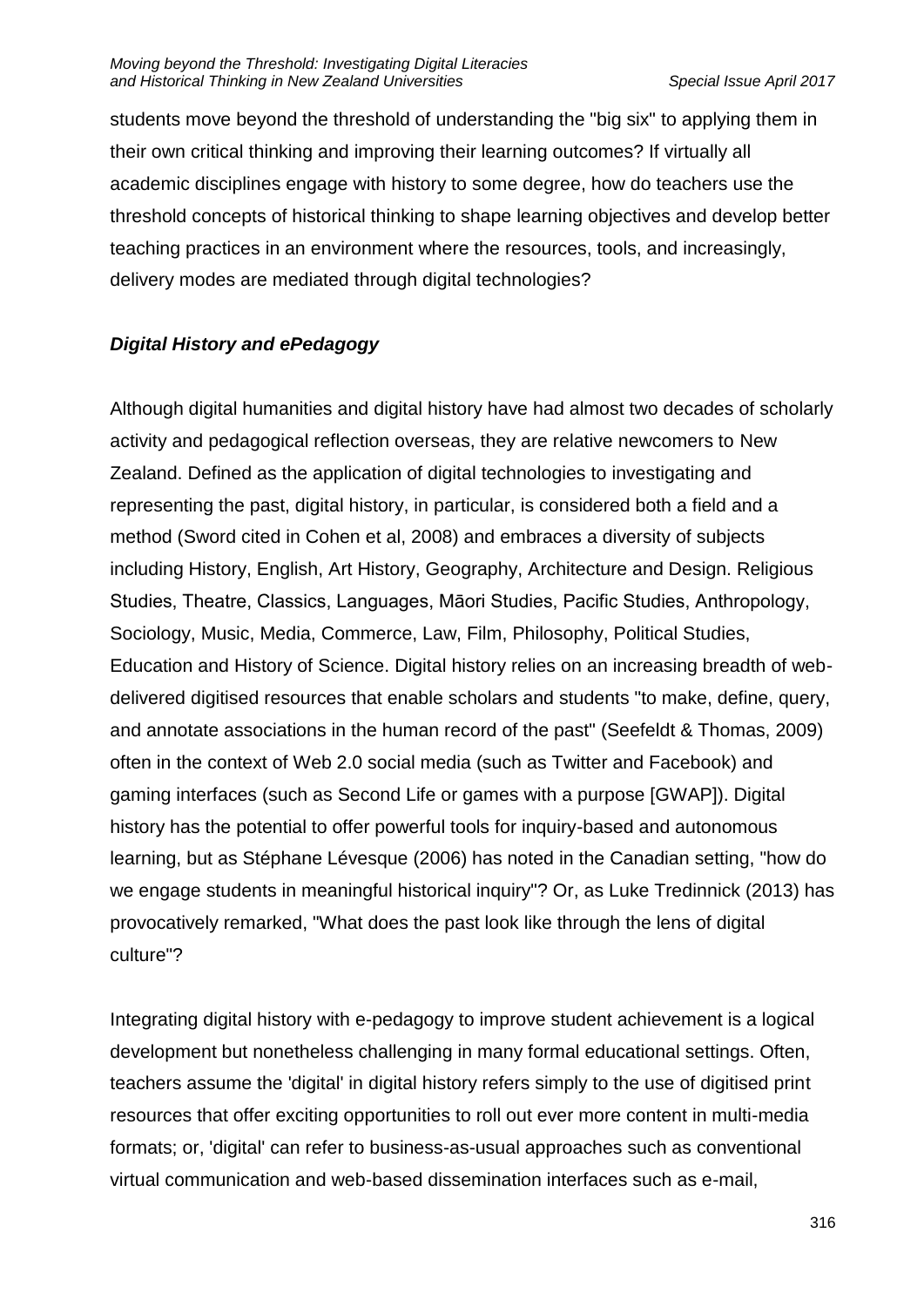discussion fora, blogs, and wikis, mediated (or not) by learning management systems (Crookston, 2006; Shep, Sheehan & McKinley, 2013). Such limited adoption of digital tools and technologies overall is consistent with the NZ Technology Outlook report: "most academics are not using new and compelling technologies for learning and teaching, nor for organising their own research" (Johnson, Adams & Cummins, 2011: 3). Institutions frequently take a standardised approach to e-pedagogy; they do not recognise or cannot afford to resource discipline-specific needs, particularly for historically-informed subjects that are not considered to be as technologically intensive as, for example, science or engineering, but which may, nevertheless, have affinities and points of intersection otherwise unexplored. Furthermore, the development and implementation of advanced digital literacies amongst teachers, often digital immigrants themselves, is shaped by prior knowledge, time availability, and commitment to ongoing training and support at the local institutional level. Finally, assumptions are made about the transferability of digital fluency amongst digital natives from social media tools such as Facebook and Twitter to more interactive environments that include multimedia and mash-ups, or programming tools for analysis and visualization. As The Horizon Report (2010; 2012) makes abundantly clear, short to medium-term educational technology priorities should be e-books, open access content, mobile, tablet, and gesture-based computing, visual data analysis, and various forms of augmented reality (AR). Given AR's potential for facilitating historical thinking by providing "powerful contextual, in situ learning experiences" (Nye et al. 2011: 13), this priority is not surprising. Yet, despite NZ-specific knowledge derived from a recent project on ICT and eLearning in universities (Johnson, Cowie, & Khoo, 2011), there is still a gap in understanding how digitally-mediated, history-informed disciplines can engage productively with contemporary scholarship on e-pedagogy, facilitate transformative learning practices, and improve student learning outcomes.

### **Research design**

'Moving Beyond the Threshold' investigates how university students and teachers use digital media to support the acquisition and retention of disciplinary threshold concepts for transformative learning and improved student outcomes in history-informed subjects. An NZ-wide environmental survey, an online workshop series, and the development,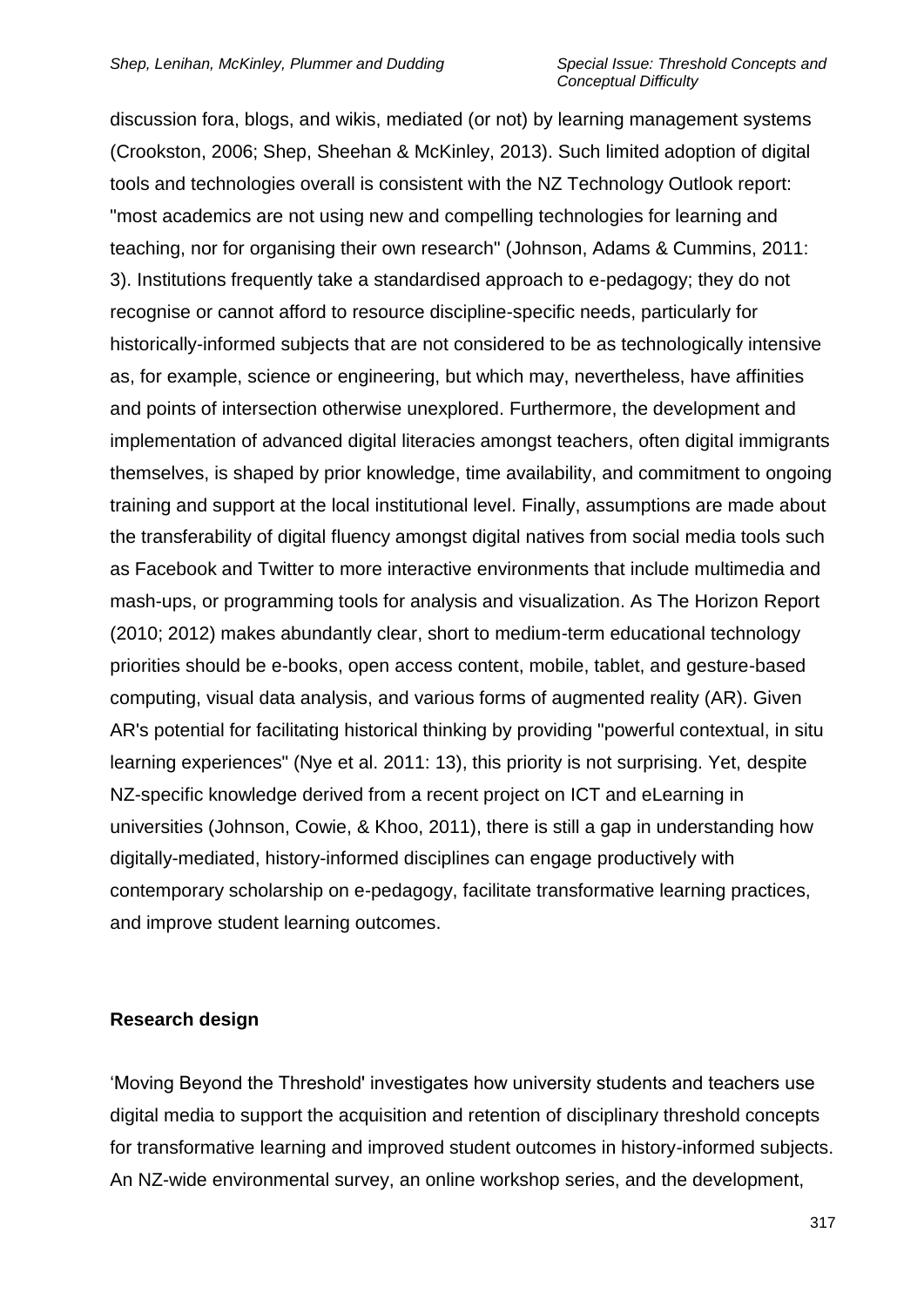#### *Moving beyond the Threshold: Investigating Digital Literacies and Historical Thinking in New Zealand Universities Special Issue April 2017*

implementation and evaluation of digitally-mediated coursework will provide research evidence to enhance teaching practice and benefit future-oriented student learning. Innovative features include the creation of a digital history portal for communication, project management, and dissemination, plus the use of self-reflective e-portfolios. Mentoring junior teacher-researchers who are at the forefront of digital adoption and epedagogy is a priority. The 16-strong project team consists of six early career teacherresearchers, a research assistant, three mentors, an educational technologist, an eResearch specialist, and three overseas quality assurance mentors. Disciplines covered include: architecture, history, english, art history, music, history of science, book history, education, linguistics, academic development, computer science, and graduate research support.

We have completed stage one of the project, *(re) Viewing the Landscape*, which involved an anonymous questionnaire sent to university teachers, adjunct and tutoring staff involved in subjects with an historical component. This environmental scan collected base-line quantitative and qualitative data about digital methods, assessments, literacies, skills and training. Results are discussed in the following section of this paper. The questionnaire encouraged teachers to volunteer to participate in stage two of the project, *Talking with Teachers*, a workshop series to be run as a mini-MOOC. Given current debates about the efficacy of MOOCs, the concept has been reconfigured by the team as a Connected Open Online Learning (COOL) environment, thus shifting attention from a structure-driven course to the learning experience itself. Extending and the deepening the evidence obtained from the stage one survey, the research objectives of this stage are: to identify, confirm, or contest threshold concepts for historical thinking; to explore what digital literacies are required to reach and move beyond the threshold; and to investigate how these concepts and practices can be embedded into digitally-mediated curriculum design and evaluation. Early in year two, workshop participants will collaborate with the project's teacher-researchers to rollout and evaluate the course, module, or individual assessment task(s) developed in year one. These teams will track student engagement with digital resources, tools, and epedagogies at both the formative and summative stages in the *Listening with Students* stage of the project. The aim of stage four, *Recursive Analysis and Participatory Modelbuilding*, is twofold: to integrate the data collected and analysed in stages one through three with a view to developing a flexible framework for understanding the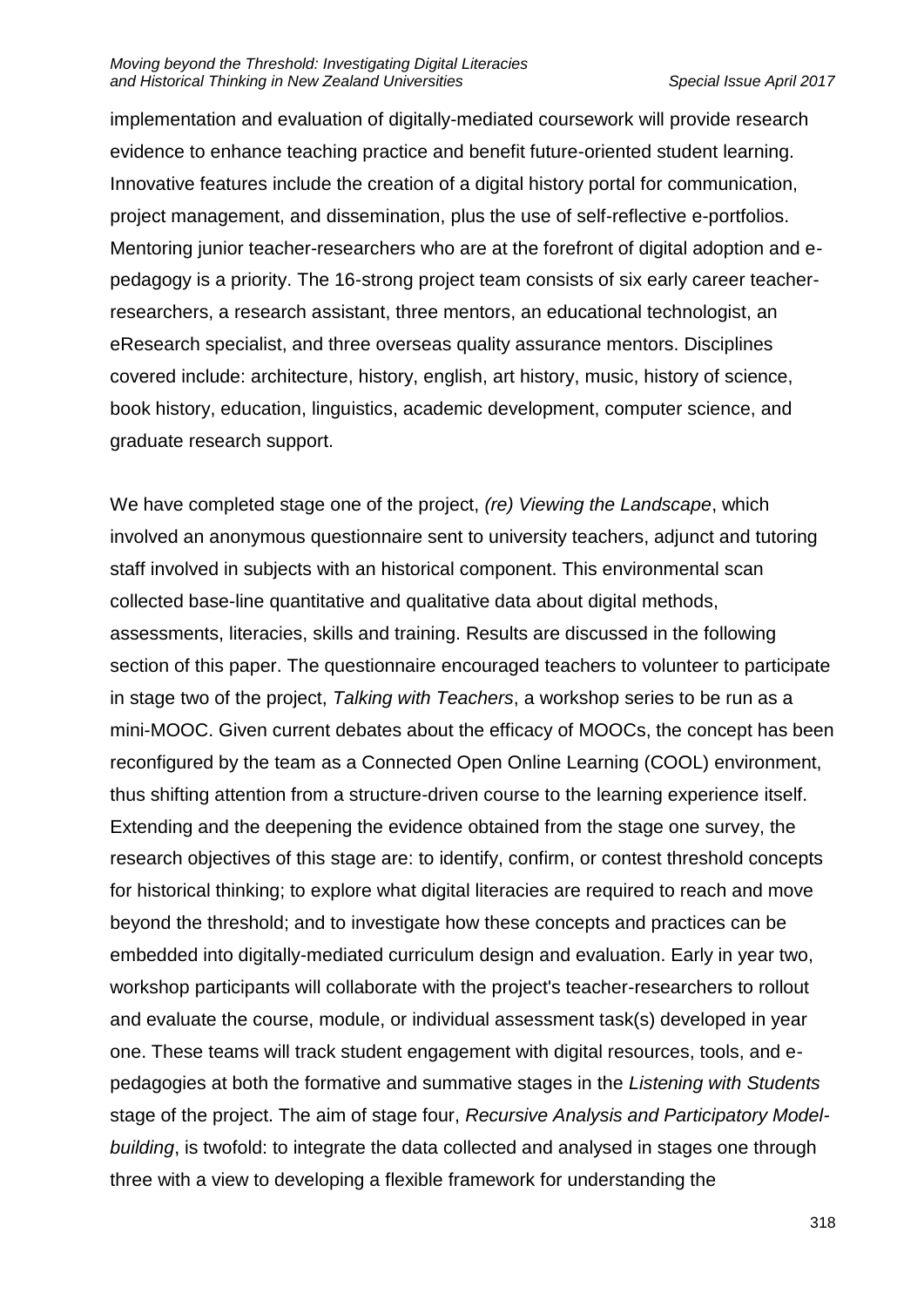interrelationships between digital literacies, threshold concepts, and historical thinking; and to consolidate a practice- and evidence-based curriculum development methodology for implementing and evaluating digital literacy and historical thinking in the tertiary classroom setting. The culminating event for the project will be a two-day Teaching and Learning Symposium at Victoria University of Wellington. This symposium will combine team-led focus group sessions for participants across the educational spectrum, as well as curriculum design discussions and the showcasing of digital projects that use specific methods identified through the course of the project as applicable to digitally-enabled historical thinking.

### **Stage one results**

The stage one nationwide survey was sent to 225 potential participants covering the range of history-inflected disciplines represented by the project team and more. It was modeled on a 2006 graduate research project 'Digital resources in tertiary education: a survey of New Zealand studies faculty' by archivist Mark Crookston, and a 2013 pilot study undertaken by Shep, Sheehan & McKinley entitled 'Exploring Digital Technologies and Historical Thinking in Undergraduate learning and teaching at Victoria University of Wellington.' While the 38 respondents are a fairly even mix of male and female, and cover all ages and career stages, middle-aged senior lecturers and professors in history were the most common respondents.

Of the 38 respondents, only 11 have a formal teaching qualification, and only 7 regularly read, and 13 sometimes read, literature on the use of digital resources and digital tools in education. In their own assessment, the level of digital expertise among respondents varies widely between almost-novice and almost-expert, with an average rating of competent. There is a marginally higher level of self-reported digital expertise among respondents aged 44 and under. These responses raise an important question for this study: to what extent does teacher training and digital fluency impact on the willingness and ability of faculty to reflect on digital literacies and threshold concepts, and explore new digitally-enabled practices? These results in turn raise a follow-up question: how might the digital literacy of faculty be most effectively improved, given that for the majority this instruction is likely to take place outside the bounds of a formal teaching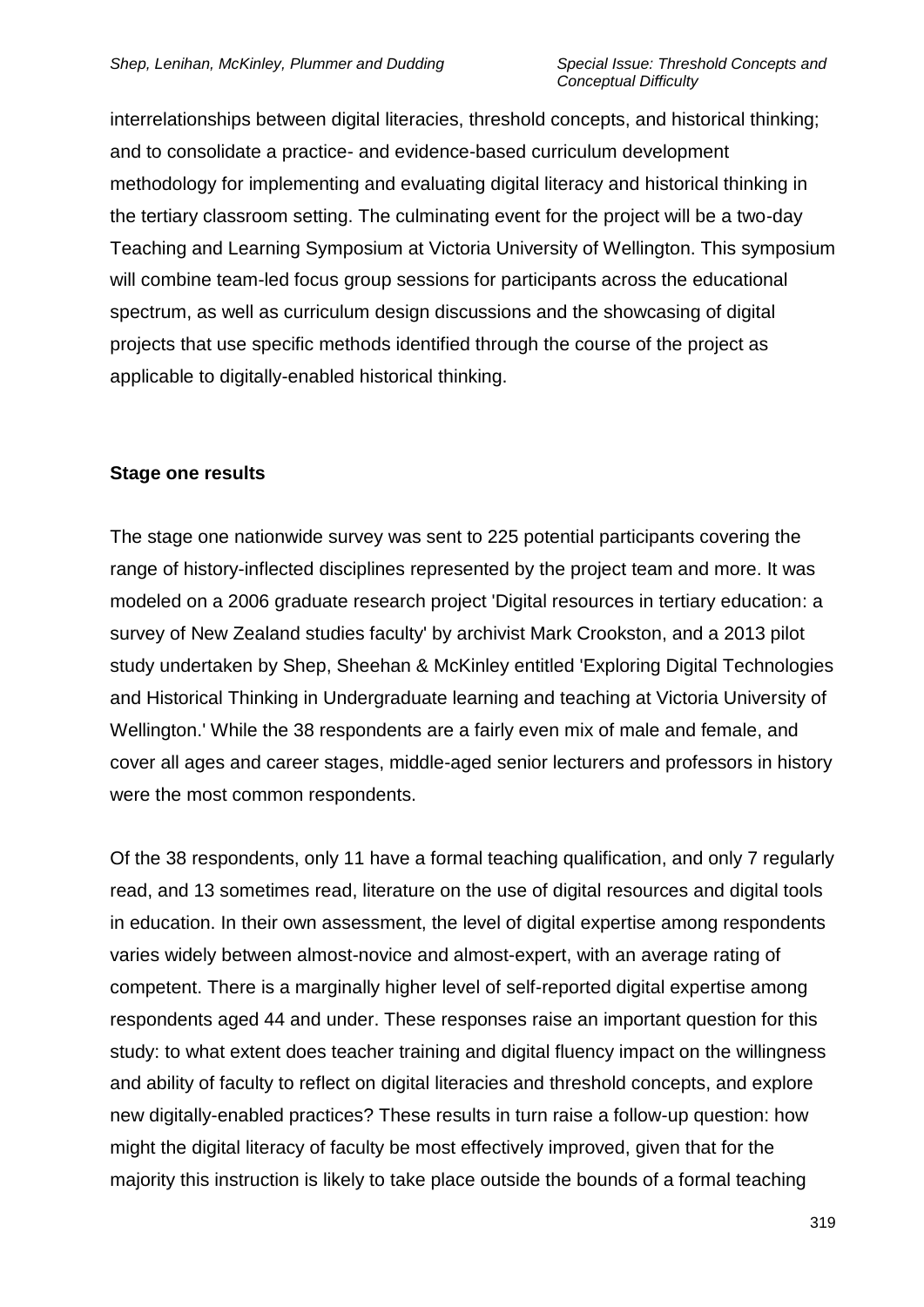qualification? The survey highlights participation in digital training varies, from informal training with a colleague/friend/student (47%) or online (26%), to formal training in a workshop (39%) or classroom setting (11%). Clearly many respondents learn via a combination of informal and formal channels, but the question of whether the comparative popularity of informal training is due to preference, or the result of a lack of formal alternatives, is left open. Interestingly, no respondents had received formal training online, which suggests that, in New Zealand at least, there is a significant opportunity to improve digital literacy by increased engagement with webinars, MOOCs, and other online platforms, all of which could be delivered across academic institutions and in cooperation with commercial vendors or online communities.

The survey's suggestion that there is significant room for improvement in the area of professional development is reflected in the findings of the 2014 Horizon Report on Higher Education (Johnson et al., 2014), which observes, "There is an overarching sense in the academic world that research credentials are a more valuable asset than talent and skill as an instructor. Because of this way of thinking, efforts to implement effective pedagogies are lacking." It goes on to report that:

*Despite the widespread agreement on the importance of digital media literacy, training in the supporting skills and techniques is rare in teacher education and nonexistent in the preparation of faculty. As lecturers and professors begin to realize that they are limiting their students by not helping them to develop and use digital media literacy skills across the curriculum, the lack of formal training is being offset through professional development or informal learning, but we are far from seeing digital media literacy as a norm. This challenge is exacerbated by the fact that digital literacy is less about tools and more about thinking, and thus skills and standards based on tools and platforms have proven to be somewhat ephemeral.*

The Horizon Report categorises low digital fluency of faculty as a solvable challenge: one that "we understand and know how to solve." Nevertheless, until a higher level of digital fluency is achieved across faculty, their ability to broadly and effectively nurture digital literacies in students is limited. This "solvable challenge" has recently been addressed at a national level, in the aforementioned 2014 Future-focused learning in connected communities report for the New Zealand Ministry of Education, which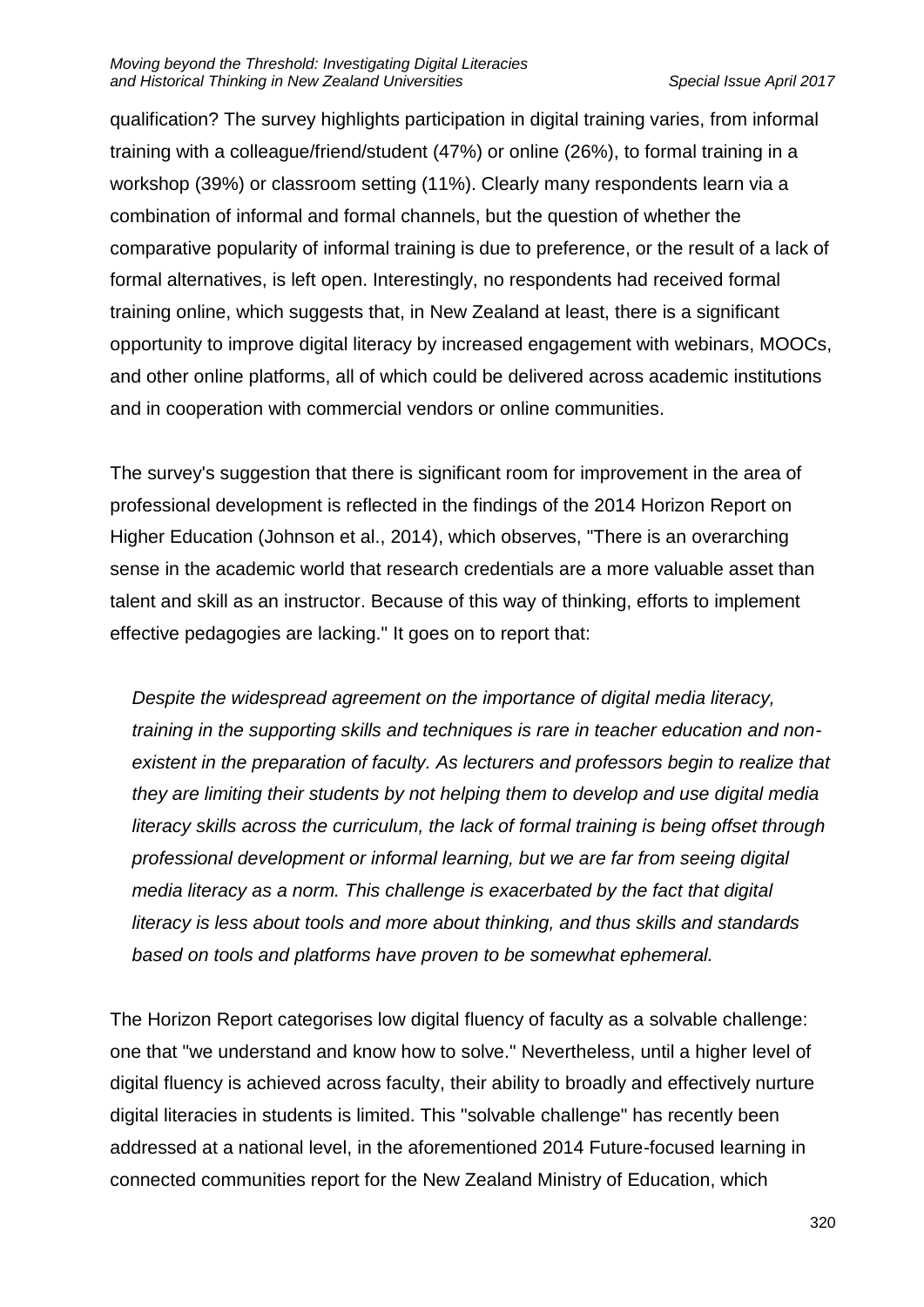prioritises investment in formal and informal professional development in order to build digital learning capability across the education system (O'Riley et al., 2014).

Low digital fluency in students is also an issue recognised by respondents. When asked about the perceived challenges faced by students when digital resources and tools are used in their teaching, 10 of 16 respondents described low digital fluency as a problem. The *2014 Horizon Report* identifies the integration of online, hybrid and collaborative learning as a trend driving changes in education over the next one to two years. The report found that "online learning environments can offer different affordances than physical campuses, including opportunities for increased collaboration while equipping students with stronger digital skills." This trend is reflected in the survey results for this study, which found that 87% of respondents typically teach face-to-face courses with some digital interaction, and 29% typically teach face-to-face courses in which digital technology is a key element. However, traditional face-to-face courses with no online component still account for 34% of respondents' typical teaching environment, hybrid courses account for only 11%, and online courses account for just 5%. This suggests that the opportunities for tertiary students in courses with a historical component to equip themselves with stronger digital skills are limited.

The survey suggests that images/visual material and film/video are the predominant forms of digital media currently being embraced and/or appropriated to shape the way students think about the past. Other types of digital resources most used in teaching are online reference resources, facsimiles of historical documents, and maps. Digital resources less commonly used are audio material, news footage and data sets. These digital resources are most commonly integrated into teaching via class presentations or the course website. They are less commonly assigned to students for review and/or study, or as the basis of group work. Generally, the survey results point towards senior academics being more likely to use digital resources in more sophisticated ways than their junior colleagues.

Respondents indicated that digital resources are used in teaching for a wide range of reasons, such as helping to illustrate a point in history, providing additional context for course content, and better integrating primary sources into the classroom. The least common motivation to use digital resources in teaching was to better challenge critical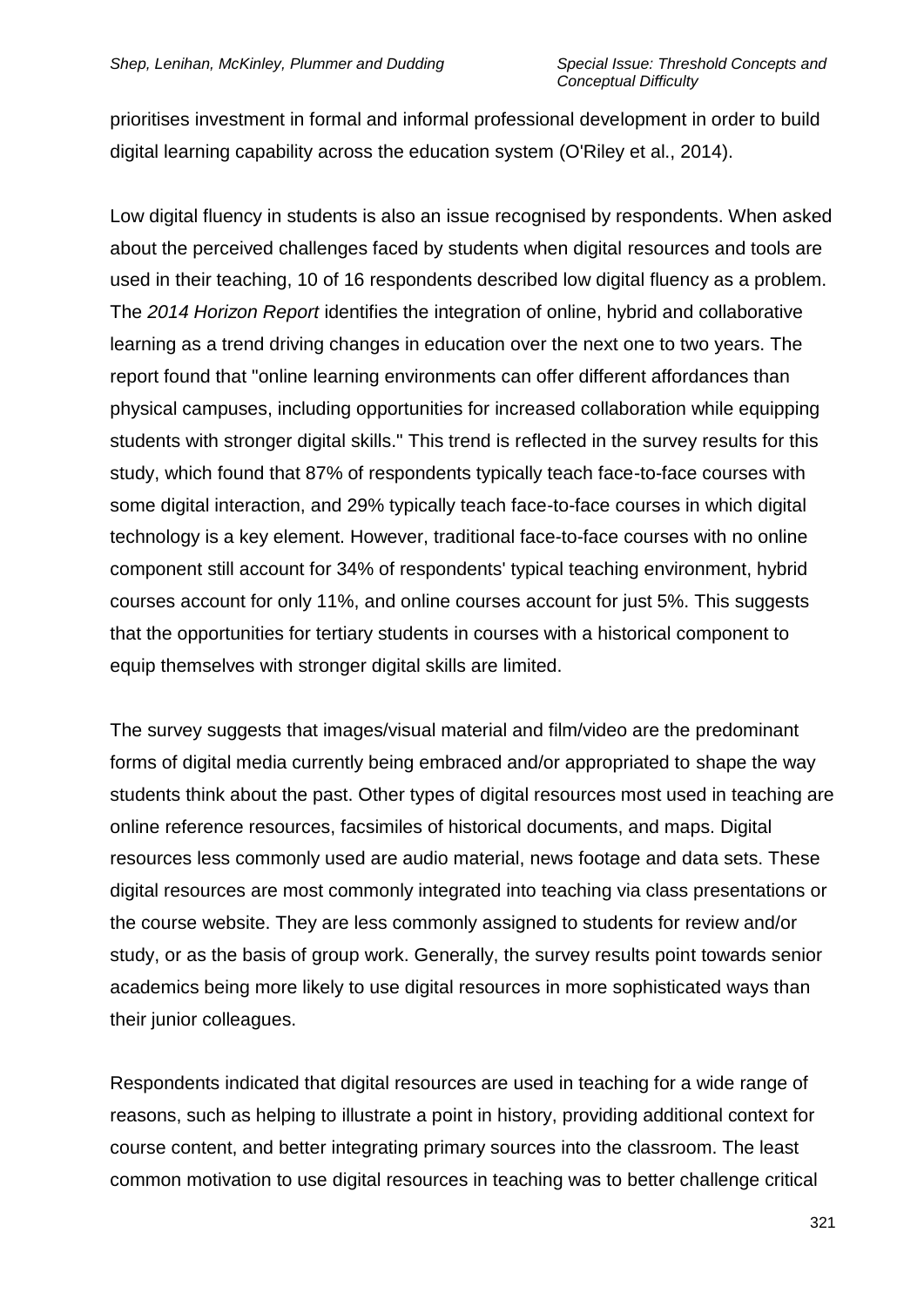thinking skills, which suggests this is territory as yet largely unexplored. The survey found that the most commonly perceived benefits for students of using digital resources in teaching are improving students' understanding of a topic and fostering excitement about a topic. Other perceived benefits are promoting information literacy, and enabling students to use multimedia resources in an historical argument. The least commonly perceived benefits are, surprisingly, in the context of critical thinking.

*The 2014 Horizon Report* suggests that this tendency to view students as consumers of content rather than creators needs to shift within the next three to five years, if New Zealand students are to keep pace with international trends. The report explains:

*A shift is taking place in the focus of pedagogical practice on university campuses all over the world as students across a wide variety of disciplines are learning by making and creating rather than from the simple consumption of content. Creativity, as illustrated by the growth of user-generated videos, maker communities, and crowdfunded projects in the past couple years, is increasingly the means for active, hands-on learning. University departments in areas that have not traditionally had lab or hands-on components are shifting to incorporate hands-on learning experiences as an integral part of the curriculum. Courses and degree plans across all disciplines at institutions are in the process of changing to reflect the importance of media creation, design, and entrepreneurship.*

For respondents, the digital tools most commonly used in teaching are bibliographic, image editing, text analysis, and organizational. Less commonly used are tools for networking, visualization, data collection and note-taking. Very few respondents use digital tools for reflective thinking, data analysis, transcription, collaborative writing or brainstorming. Digital tools are most commonly used for organizing class materials, and highlighted as suggestions for students' own use. They are less commonly incorporated as required elements of course assessments, or specific tools taught in a workshop setting within a course, and rarely or never used as the basis of group work.

The most common reasons for using digital tools in teaching are to stimulate discussion and interaction in the classroom, and provide additional context for course content and a dynamic classroom environment. The least common reason is to better challenge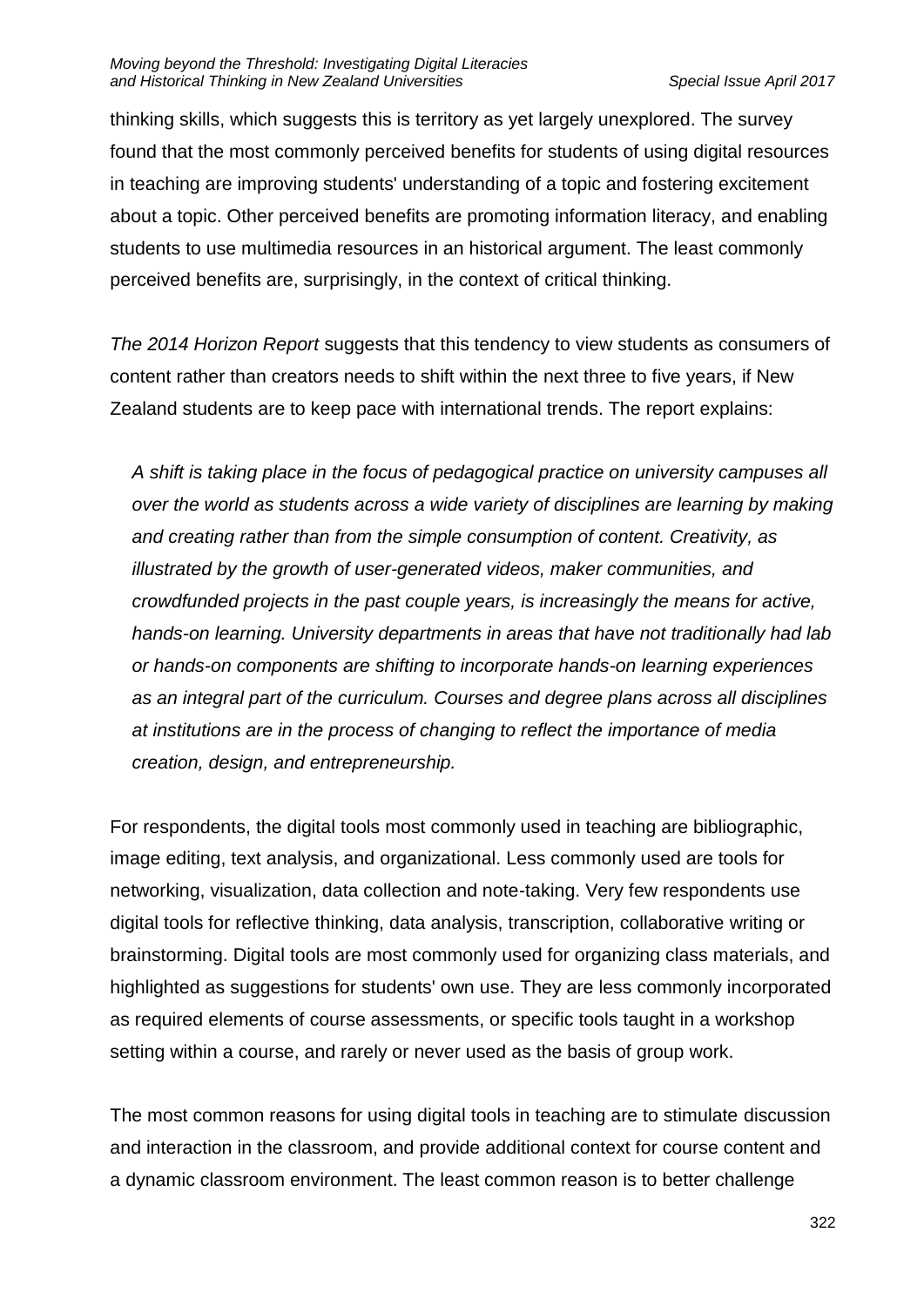critical thinking skills. This current emphasis on using tools that assist with the presentation of course content rather than enabling interaction with it, also suggests a focus on the student as consumer, rather than creator; however, a third of respondents indicated a desire to make more use of digital tools for brainstorming, collaborative writing and reflective thinking. The most common reasons for using digital tools in teaching appear somewhat at odds with the most commonly perceived benefits for students, which are promoting information literacy and providing students with a vocational/more widely applicable skill. Other perceived benefits are keeping students up to date with new technologies, improving understanding about a topic and getting students excited about a topic. Again, the least commonly perceived benefits are demanding a response and the use of critical thinking, which suggests that the connection between digital literacies and critical thinking is an area yet largely unexplored in New Zealand tertiary courses with an historical component.

Considering the results from the perspective of age group, the overall impression is that both younger ( $\leq$ 45) and older ( $\geq$ 45) academics approach digital technology in a similar manner. Differences are nuanced, such as the tendency for younger academics to perceive somewhat greater benefits from digital tool use than older academics, and vice versa for digital resource use. The results suggest that older academics are keeping pace with digital technology along with their younger colleagues. Alternatively, those older academics who are more digitally savvy may have been more likely to respond to the survey than less savvy colleagues. And, of course, unlike their junior colleagues, well-established academics are more likely to have the time, access to resources, and independence to experiment with course design and delivery.

### **Discussion**

The survey results both confirmed and challenged some of our project assumptions. Firstly, the research literature and our 2013 pilot study suggested that early adopters and pedagogical innovators were more likely to be found amongst junior staff who had neither disciplinary nor institutional traction to make a difference. "Many future-focused teachers find themselves working in isolation, 'reinventing the wheel' with limited opportunities for sharing innovations or collaborating" (O'Riley et al., 2014: 22). The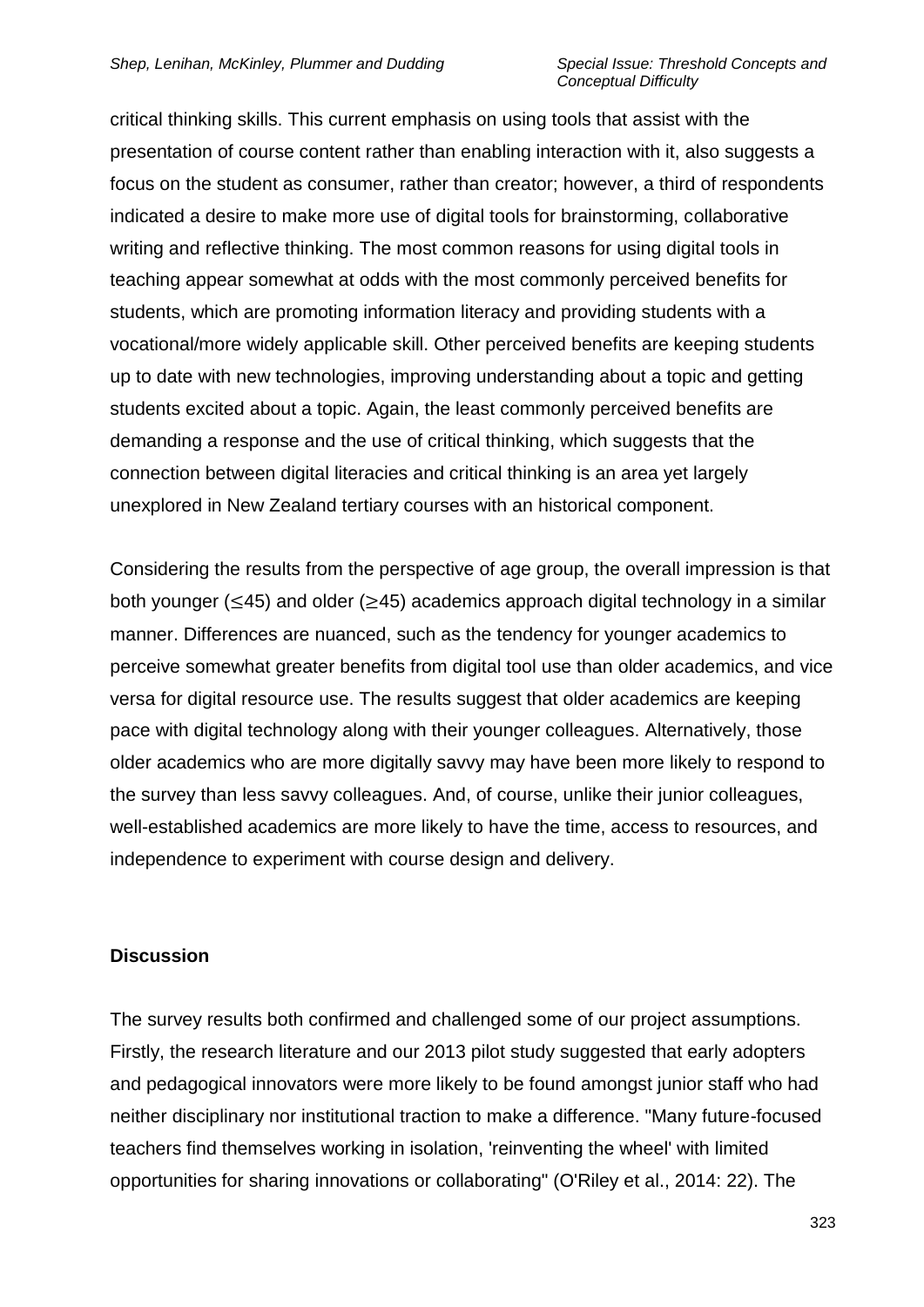survey results confirm that, without the responsibility for course development or delivery modes, early career academics are rarely in a position to capitalize on their digital expertise. Moreover, several teach only face-to-face, and thus have no opportunity to explore a full complement of digital pedagogies. And yet, surprisingly, there is no correlation between age and the use of digital content in teaching among lecturers and professors, leading us to again question the already contested divide between the digital native and the digital immigrant.

Secondly, the message that digital literacy involves more than just ready access to online resources whether images or other, predominantly, visual material to supplement textual material is still very slow to get through. Our survey made a point of clearly demarcating digital resources from digital tools. Materials that are either born digital or that have been digitized include digital facsimiles of documents, photographs, ephemera and art work, news footage, audio material, data sets, online reference resources, and maps. Digital tools are used to manipulate, catalogue, interpret, and analyse material and include tools used for citation/bibliographic management, data collection, management and analysis, image editing, note taking, textual analysis, transcription, and visualization. This separation was the result of formal and informal interactions with colleagues for whom the digital was synonymous with the digitized, and for whom the idea of using digital tools upon digital data for digital analysis was foreign territory; predictably, the results reveal that digital tools are most often used behind the scenes by teachers to prepare course material for delivery with the responsibility for developing students' digital competencies left to themselves.

Thirdly, improvement of critical thinking skills was not perceived as one of the main benefits of digital resource and tool use. We originally added a series of open-ended questions to the survey to encourage reflections on threshold concepts and historical thinking. We even defined each of the 'Big Six' of historical thinking to provide some guidance and prompt discussion. In the final cut, however, we replaced them with a brace of questions on the perceived effect of digital resources and tools on critical thinking and student engagement. Why? Two earlier digital history workshops revealed that even amongst seasoned 'digital pedagogists' in the tertiary sector and despite several significant recent TLRI projects, threshold concepts are still not well-known in New Zealand and historical thinking hardly at all. Stage two, Talking with Teachers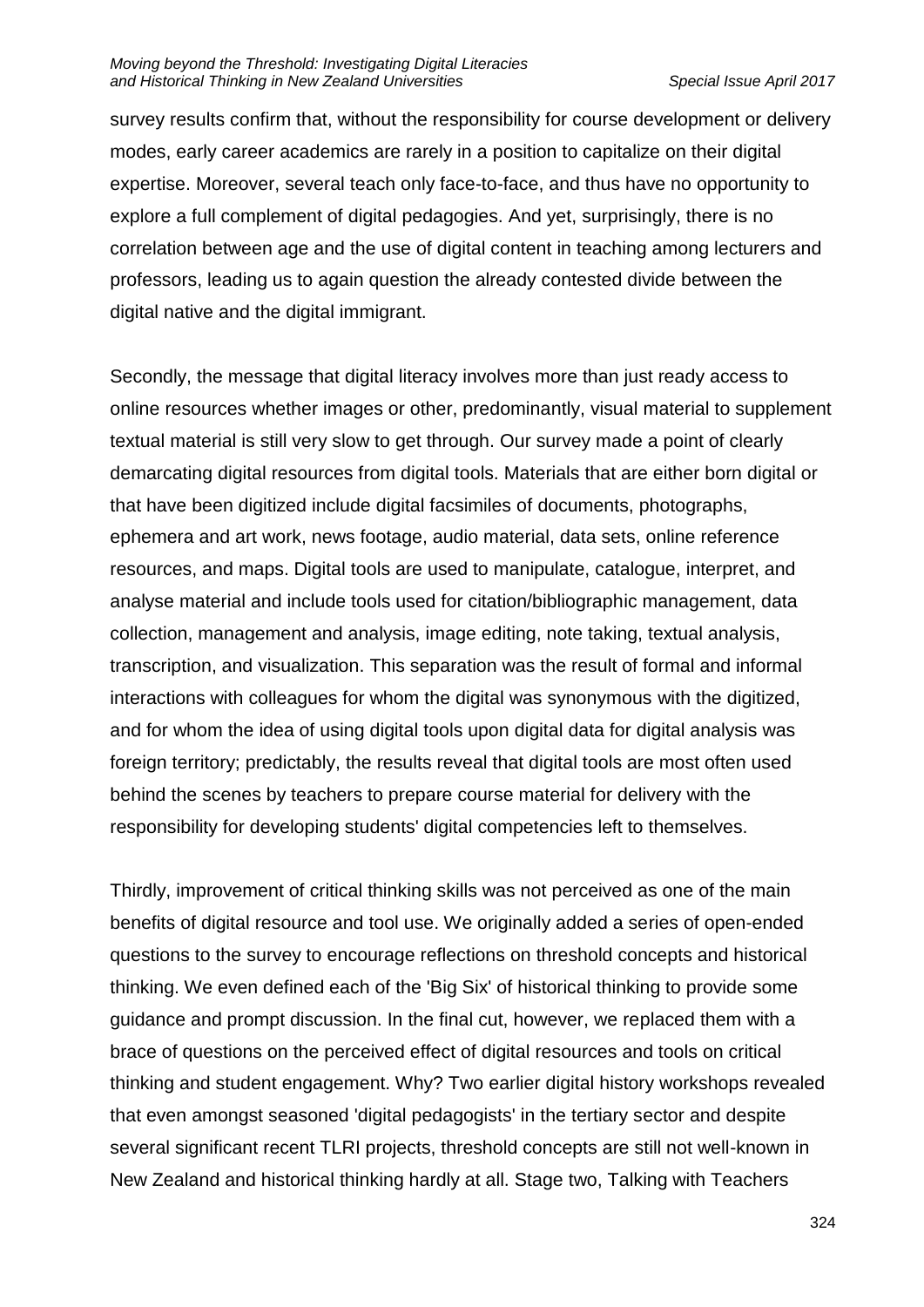through our COOL online workshop series, will, we trust, promote awareness and application of threshold concepts and historical thinking as our teacher-researchers and wider university participants reflect upon and evaluate their own practice in light of the insights offered by this pedagogical framework.

## **Conclusion**

When library and information studies student Mark Crookston surveyed university faculty in 2006 to assess whether digital resources were meeting the needs of tertiary educators of New Zealand history and Māori studies, the results were sobering. Despite a plethora of digitized resources and an almost-universal awareness of the pedagogical significance of using digital, especially visual, resources in the curriculum, there was little understanding of the end-users, whether students or teachers, or structures in place to develop that understanding amongst the library and archive professionals. In 2013, Jock Philips, Senior Historian with the Ministry for Culture and Heritage and Director of *te Ara*, the online encyclopedia of New Zealand, updated his 2001 study on internet usage and web-based content creation amongst NZ professional historians and educators. As he noted: "Eight years ago I was bold enough to predict the likely future of digital history. I was proven very wrong. I do not dare predict the next decade; but I can hope. My hope is that archivists and historians start talking together and that historians not only use the internet for their research, but also see it as a creative outlet, as way to bring the past to life in a meaningful way and to inspire others with the passion to explore for themselves. Unless this happens I fear that historians will end up talking only to themselves."

This sobering assessment suggests that for many academics teaching historicallyinformed subjects, the creative deployment of digital technologies to promote critical thinking may itself amount to a threshold. Like the authors of the Horizon Report, however, Philips' comments suggest that this is a solvable problem, particularly if these very same digital technologies are employed (in concert with more traditional avenues) to facilitate robust discussion, debate, innovation and collaboration that will help engaged academics push past this state of liminality. Over the next two years, the 'Moving beyond the threshold' project team hopes to make a difference to a new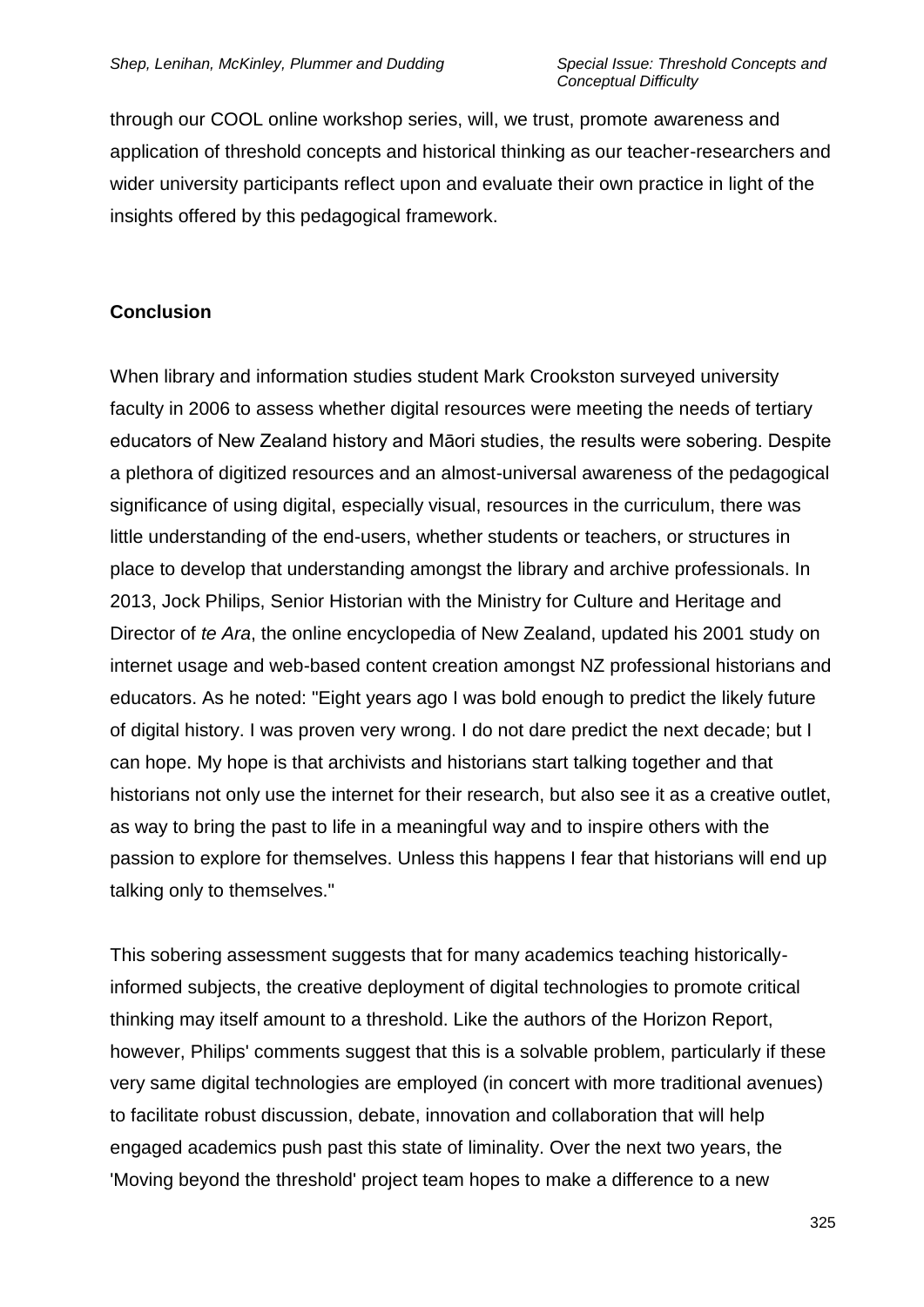generation of digital pedagogists and historical thinkers, inspiring teaching and learning in the 21st century as a space for both knowledge creation and knowledge sharing, a space for "complex problem-solving, innovation, communication, and collaboration" (O'Reily et al., 2104: 6).

## **Acknowledgements**

"Moving Beyond the Threshold" was funded by the Teaching and Learning Research Initiative (TLRI) administered by the New Zealand Council for Educational Research. We are enormously grateful to our TLRI mentor, Rose Hipkins, and to all our colleagues and students who embraced the challenges of our collaborative project with gusto.

Project Team: Sydney J. Shep: (Primary Investigator & Project Manager), Michael Dudding; (Teacher/Researcher: Architecture), Erin Helyard: (Teacher/Researcher: Music), Rebecca Priestley & Rhian Salmon: (Teacher/Researcher: Science in Context), Lizzie Towl: (Teacher/Researcher: English & Faculty of Graduate Research), Matt Plummer: (Teacher/Researcher: Art History & ITS eResearch Coordinator), Irma Elgort: (Educational Technologist & Linguistics), Rebecca Lenihan: (former post-doc Research Assistant), Donelle McKinley: (Research Assistant), Andre Geldenhuis: (ITS eResearch Specialist), Simone Gigliotti: (Project Mentor: History), Ocean Mercier: (Project Mentor: Maori Studies & Science), Mark Sheehan: (Project Mentor: Education) ]

## **References**

- Alexander, P. A. (1997). Mapping the multidimensional nature of domain learning: The interplay of cognitive, motivational, and strategic forces. In M. L. Maehr, & P. R. Pintrich (Eds.), *Advances in motivation and achievement*, *Vol. 10*, pp. 213-250. Greenwich, CT: JAI Press.
- Barradell, S., (2013). The identification of threshold concepts: a review of theoretical complexities and methodological challenges. *Higher Education, 65*(2), 265-276.
- Bass, R., & Rosenzweig, R. (2000). Rewiring the History and Social Studies Classroom: Needs, Frameworks, Dangers, and Proposals. *Journal of Education*, *3*, 41-61. Retrieved from http://chnm.gmu.edu/assets/historyessays/e2/rewiringl/html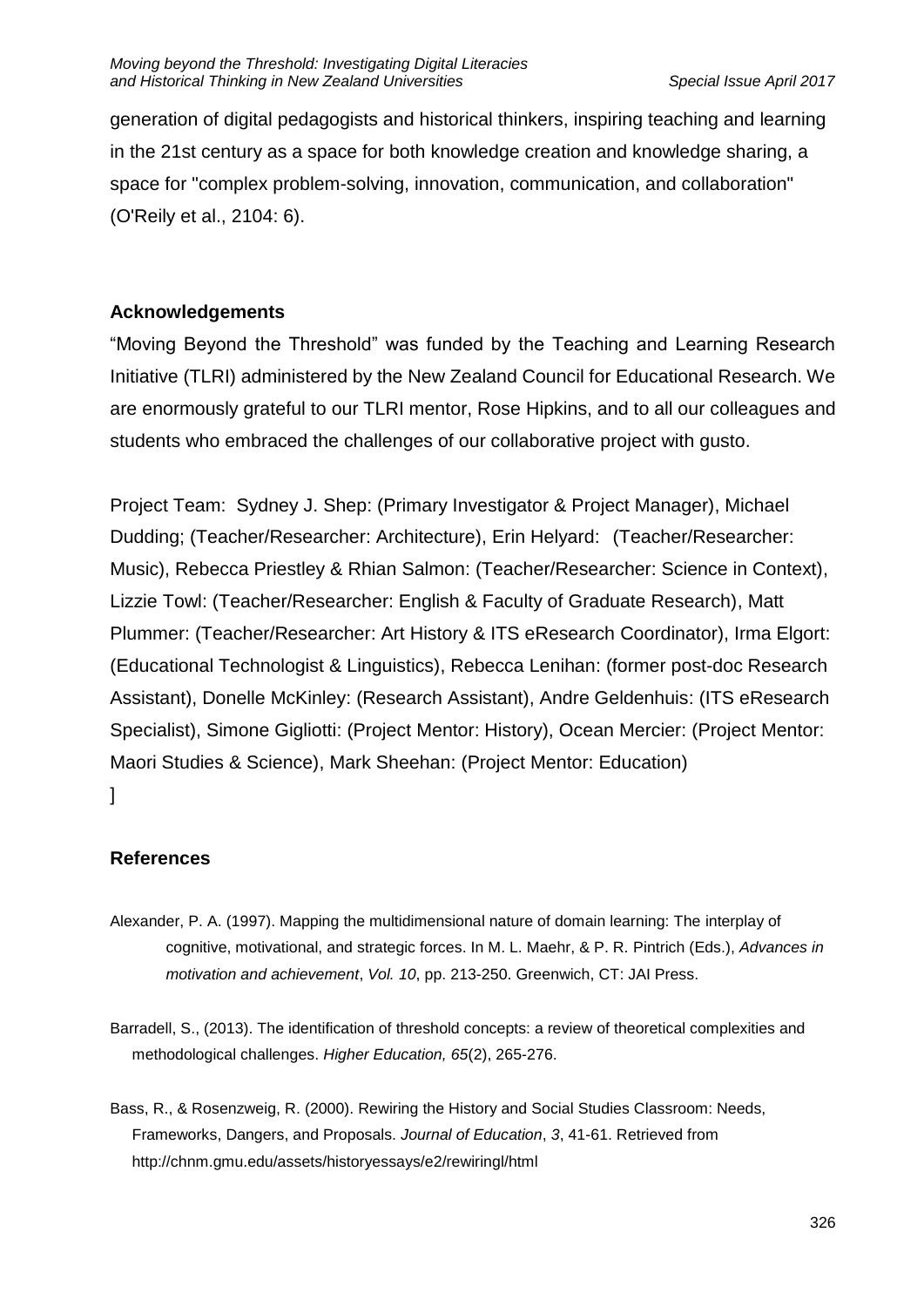- Belanger, E., (2011). How Now? Historical Thinking, Reflective Teaching, and the Next Generation of History Teachers. *Journal of American History*, *97*(4): 1079-1088.
- Blackwell, C., & Martin, T. R. (2009). Technology, Collaboration, and Undergraduate Research. *Digital Humanities Quarterly*, *3*(1). Retrieved from http://digitalhumanities.org/dhg/vol/3/1/000024/000024.html
- Bolstad, R., & Gilbert, J. (2008). *Disciplining and Drafting, or 21st Century Learning? Rethinking the New Zealand Senior Secondary Curriculum for the Future.* Wellington: New Zealand Council for Educational Research.
- Bolstad, R., Gilbert, J., & McDowall, S. (2012). *Supporting future-oriented learning & teaching: a New Zealand perspective*. Wellington: Ministry of Education.
- Cantu, D. A., & Warren, W. J. (2003). *Teaching History in the Digital Classroom.* Armonk, NY & London: M.E. Sharpe.
- Cohen, D. J., Frisch, M., Gallagher, P., Mintz, S., Sword, K., Taylor, A. M., Thomas, III, W. G., & Turkel, W. (2008). Interchange: The Promise of Digital History. *The Journal of American History, 95*(2), 452- 491.
- Cohen, D.J., & Rosenzweig, R. (2006). *Digital History. A Guide to Gathering, Preserving, and Presenting the Past on the Web.* Philadelphia: University of Pennsylvania Press.
- Crookston, M. (2006). Digital resources in tertiary education: a survey of New Zealand studies faculty. Unpublished MLIS research project, Victoria University of Wellington.
- Cuban, L. (2001). *Oversold and underused: Computers in the classroom*. Cambridge: Harvard University Press.
- Dougherty, J., & Nawrotzki, K. (Eds.) (2012). *Writing History in the Digital Age.* University of Michigan Press. Retrieved from http://WritingHistory.trincoll.edu/
- Eisner, E. W. (1991). *The enlightened eye: Qualitative inquiry and the enhancement of educational practice*. New York: Macmillan.
- Friedman, A.M. (2006). World History Teachers' Use of Digital Primary Sources: The Effect of Training. *Theory and Research in Social Education*, *34*(1), 124-141.
- Galgano, M. J., Arndt, J. C., & Hyser, R. M. (2013). *Doing history: research and writing in the digital age*  (2<sup>nd</sup> Ed.). Boston, MA: Wadsworth Cengage Learning.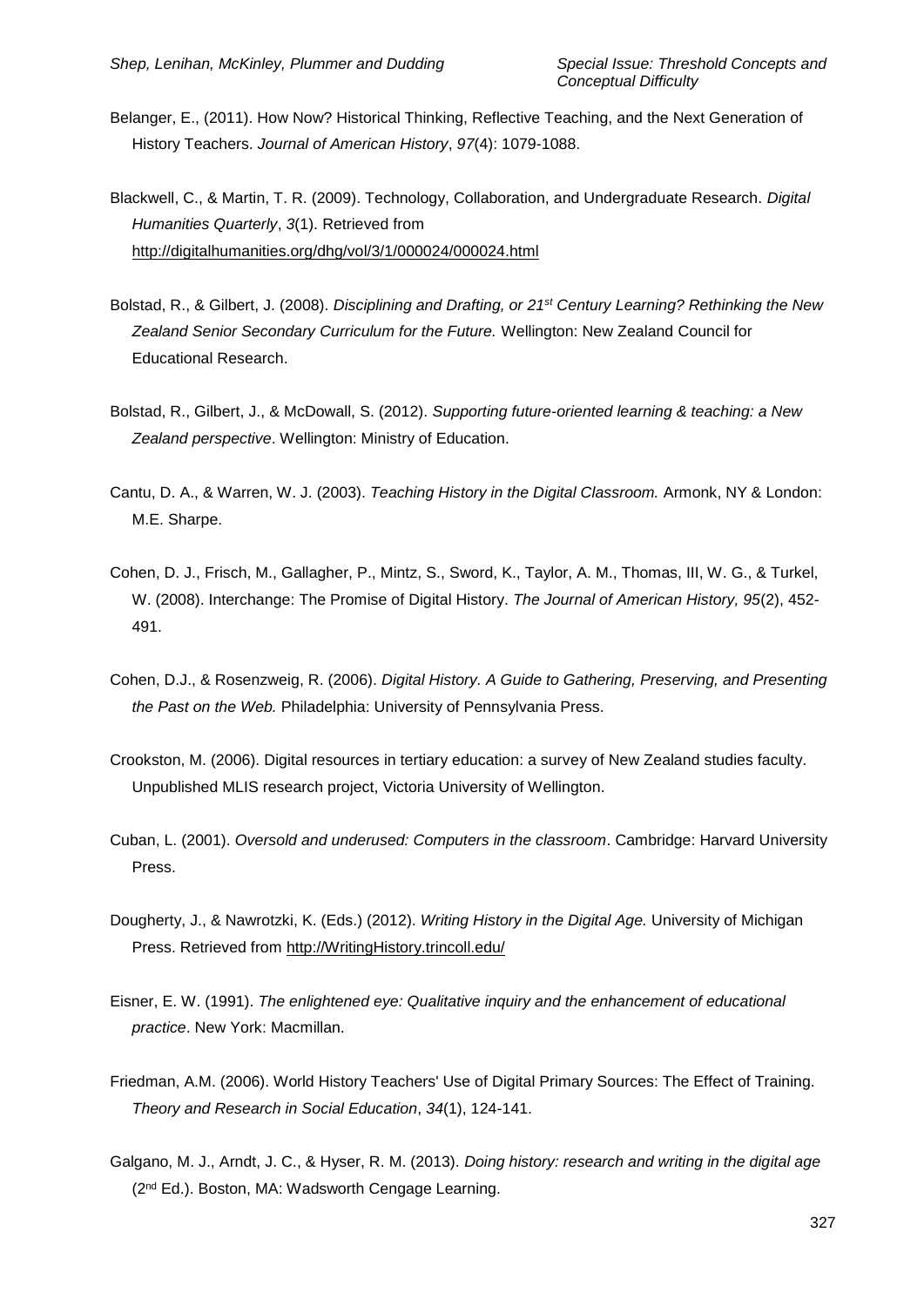- Glaser, B.G., & Strauss A.L. (1967). *The Discovery of Grounded Theory. Strategies for Qualitative Research.* Mill Valley, CA: Sociology Press.
- Gluckman, P. (2012). *Submission to the Education and Science Committee on 21st century learning environments and digital literacy*. Parliament NZ. Retrieved from http://www.parliament.nz/enNZ/PB/SC/MakeSub/f/9/7/50SCES\_SCF\_00DBSCH\_INQ\_11275\_1- Inguiry-into-2lst-century-learning.htm
- Gold, M.K. (Ed.) (2012). *Debates in the Digital Humanities*. Minneapolis & London: University of Minnesota Press.
- Greengrass, M., & Hughes, L. M., (Eds.) (2008). *The virtual representation of the past*. Farnham: Ashgate.
- Harcourt, M., Fountain, G. & Sheehan, M. (2011). Historical significance and sites of memory. *SET: research Information for Teachers, 2*, 26-31.
- Harley, D., Henke, J., Lawrence, S., Miller, I., Perciali, I., & Nasatir, D. (2006). Use and *Users of Digital Resources: A Focus on Undergraduate Education in the Humanities and Social Sciences*. Berkeley, CA: Center for Studies in Higher Education. Retrieved from http://escholarship.org/uc/item/8c43w24h#page-1
- Hayles, N. K. (2012). *How we think: digital media and contemporary technogenesis.* Chicago: The University of Chicago Press.
- Howson, J., & Sheehan, M. (2012). 'Learning to think historically': Developing disciplinary expertise through internally assessed research projects. In M. Harcourt & M. Sheehan (Eds.), *History Matters: Teaching and learning Secondary School History in New Zealand*. Wellington: NZCER.
- Hughes-Warrington, M., Roe, J., Nye, A., Bailey, M., Peel, M., Russell, P., Laugeson, A., Deacon, D., Kiem, P. & Trent, F. (2009). *Historical thinking in higher education: an ALTC discipline-based initiative*. Sydney: Macquarie University. Retrieved from http://minerva.mq.edu.au:8080/vital/access/manager/Repository/mq:9481
- Johnson, L., Levine, A., Smith, R., & Stone, S. (2010). *The 2010 Horizon Report.* Austin, Texas: The New Media Consortium. Retrieved from http://www.nmc.org/pdf/2010-Horizon-Report.pdf
- Johnson, E.M., Cowie, B., & Khoo, E. (2011). *Exploring eLearning practices across the disciplines in a university environment.* TLRI Summary Report. Retrieved from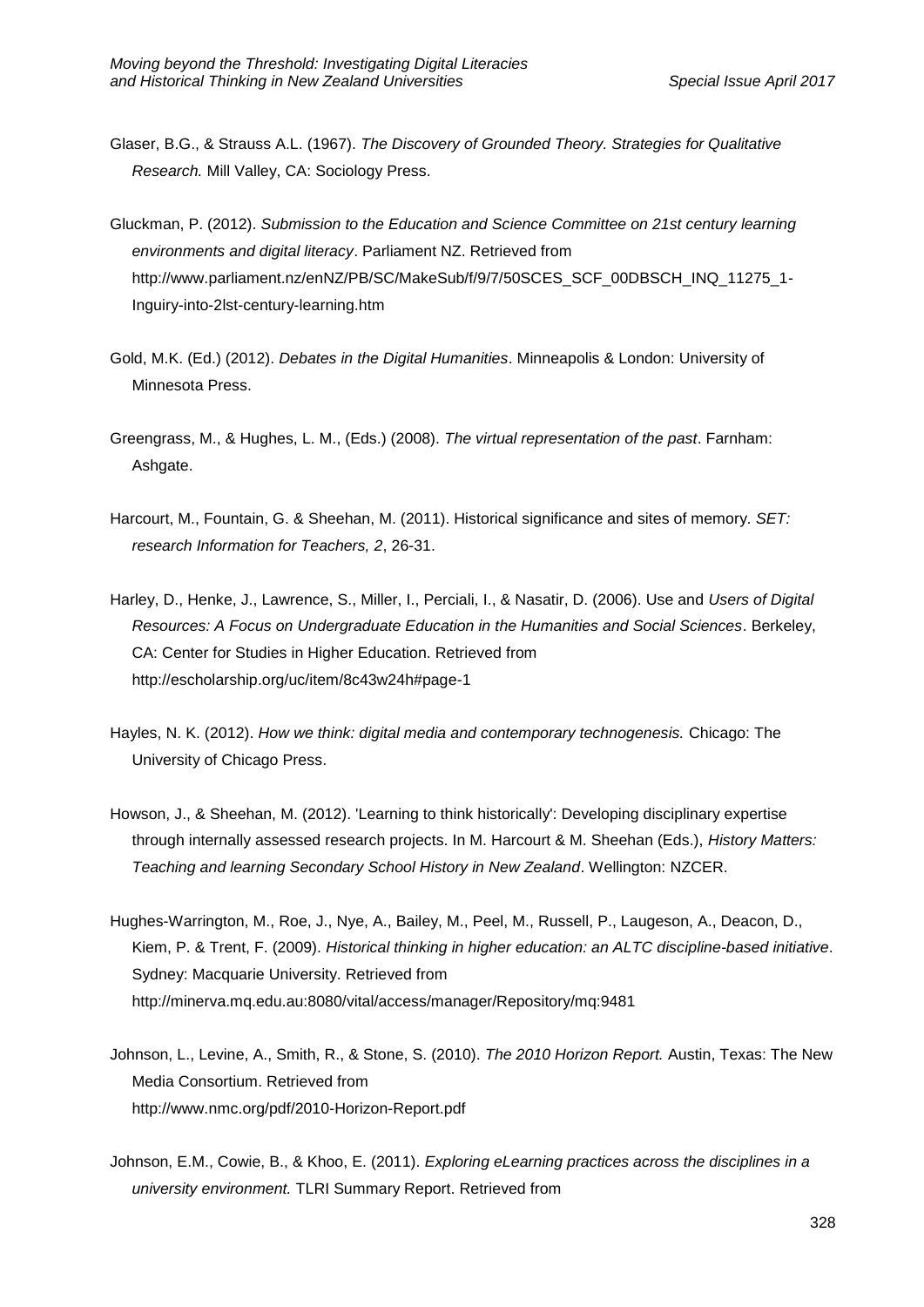http://www.tlri.org.nz/tlri-research/research-completed/post-school-sector/exploring-elearningpractices-across-disciplines

- Johnson, L., Adams, S., & Cummins, M. (2011). *Technology Outlook for New Zealand Tertiary Education 2011-2016.* Austin, Texas: New Media Consortium. Retrieved from http://www.nmc.org/pdf/2011-technology-outlook-new-zealand-tertiary-education-A4.pdf
- Johnson, L., Adams, S., & Cummins, M. (2012). *2012 Horizon Report*. Austin, Texas: The New Media Consortium. Retrieved from http://net.educause.edu/ir/1ibrary/pdf/HR2012.pdf
- Johnson, L., Adams Becker, S., Estrada, V., Freeman, A. (2014). *NMC Horizon Report: 2014 Higher Education Edition*. Austin, Texas: The New Media Consortium. Retrieved from http://cdn.nmc.org/media/2014-nmc-horizon-report-he-EN-SC.pdf
- Kennedy, G., Dalgarno, B., Bennett, S., Gray, K., Waycott, J., Judd, T., Bishop, A., Maton, K., Krause, K. & Chang, R. (2009). *Educating the net generation: A handbook of findings for policy and practice.* Strawberry Hills: Australian Learning and Teaching Council. Retrieved from http://www.netgen.unimelb.edu.au/downloads/handbook/NetGenHandbookAll.pdf
- Kiley, M., & Wisker, G. (2009) Threshold concepts in research education and evidence of threshold crossing, *Higher Education Research & Development, 28*(4), 431-441.
- Land, R., Cousin, G., Meyer, J. H. F. & Davies, P. (2005) Threshold concepts and troublesome knowledge (3): implications for course design and evaluation. In C. Rust (Ed.), *Improving Student Learning Diversity and Inclusivity.* Oxford: OCSLD.
- Land, R., & Meyer, J. H. F. (2010). Threshold Concepts and Troublesome Knowledge (5): Dynamics of Assessment. In J. H. F, Meyer, R, Land, & C, Baillie (Eds.), *Threshold Concepts and Transformational Learning*. Rotterdam: Sense Publishers.
- Land, R. (2011). There could be trouble ahead: using threshold concepts as a tool of analysis. *International Journal for Academic Development, 16*(2), 175-178.
- Lee, P. (2004). Understanding History. In P. Seixas (Ed.), *Theorizing Historical Consciousness.* Toronto: University of Toronto Press.
- Lévesque, S. (2008). *Thinking Historically. Educating Students for the Twenty-First Century.* Toront University of Toronto Press.
- Lévesque, S. (2006). *Learning by 'playing': Engaging Students in Digital History*. Canadian Issues/Thèmes Canadiens, (Fall), 68-71.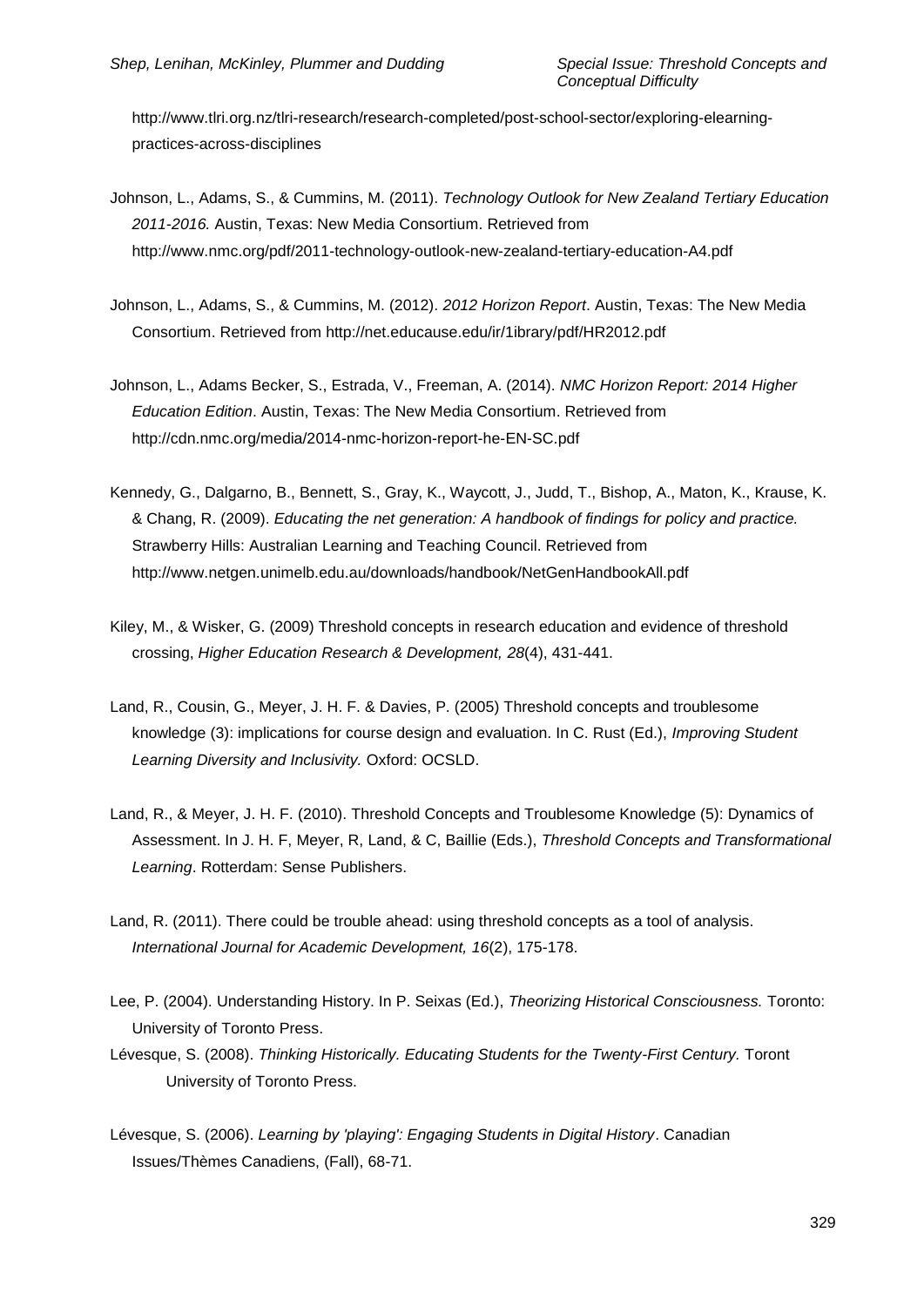- Lévesque, S. (2006). Discovering the Past: Engaging Canadian Students in Digital History. *Canadian Social Studies, 40*(1). Retrieved from http://www.quasar.alberta.ca/css
- Levstik, L. S. & Barton, K.C. (2008). *Researching history education. Theory, method and context*. New York: Routledge.
- Lincoln, Y. S., & Guba, E. (1985). *Naturalistic Inquiry*. Beverly Hills, CA: Sage Publications.
- Manfra, M. M., & Coven, R.M. (2011). A Digital View of History: Drawing and Discussing Models of Historical Concepts. *Social Education*, *75*(2), 102-106.
- McDonald, T., & Thornley, C. (2009). Critical literacy for academic success in secondary school: Examining students' use of disciplinary knowledge. *Critical Literacy: Theories and Practices*, *3*(2), 56- 68.
- Meyer, J. H. F., & Land, R. (2003). Threshold Concepts and Troublesome Knowledge 1 Linkages to Ways of Thinking and Practising in Improving Student Learning - Ten Years On. In C. Rust (Ed.), *Improving Student Learning Diversity and Inclusivity*. Oxford: OCSLD.
- Meyer, J. H. F., & Land, R (2005). Threshold Concepts and Troublesome Knowledge 2: Epistemological considerations and a conceptual framework for teaching and learning. Higher Education, *49*(3), 373- 388.
- Meyer, J. H. F., Land, R., & Davies, P. (2008). Threshold concepts and troublesome knowledge (4): Issues of variation and variability. In R. Land, J.H.F. Meyer, & J. Smith (Eds.), *Threshold concepts within the disciplines*. Rotterdam: Sense Publishers.
- Mintz, S., McNeil, S., & Lienhard, J. (2012). *Digital History Project*. Retrieved from http://digitalhistory.unl.edu/
- Novak, J. (1990). Concept mapping: A useful tool for science education. *Journal of Research in Science Teaching*, *27*(10), 937-949.

Nye, A., Hughes-Warrington, M., Roe, J., Russell, P., Deacon, D., & Kiem, P. (2011). Exploring historical thinking and agency with undergraduate history students. *Studies in Higher Education*, *36*(7). 763-780. Nyirubugara, O. (2012). *Surfing the past: digital learners in the history class*. Leiden: Sidestone Press.

Oppenheimer, T. (2003). *The flickering mind: The false promise of technology in the classroom and how learning can be saved*. New York: Random House.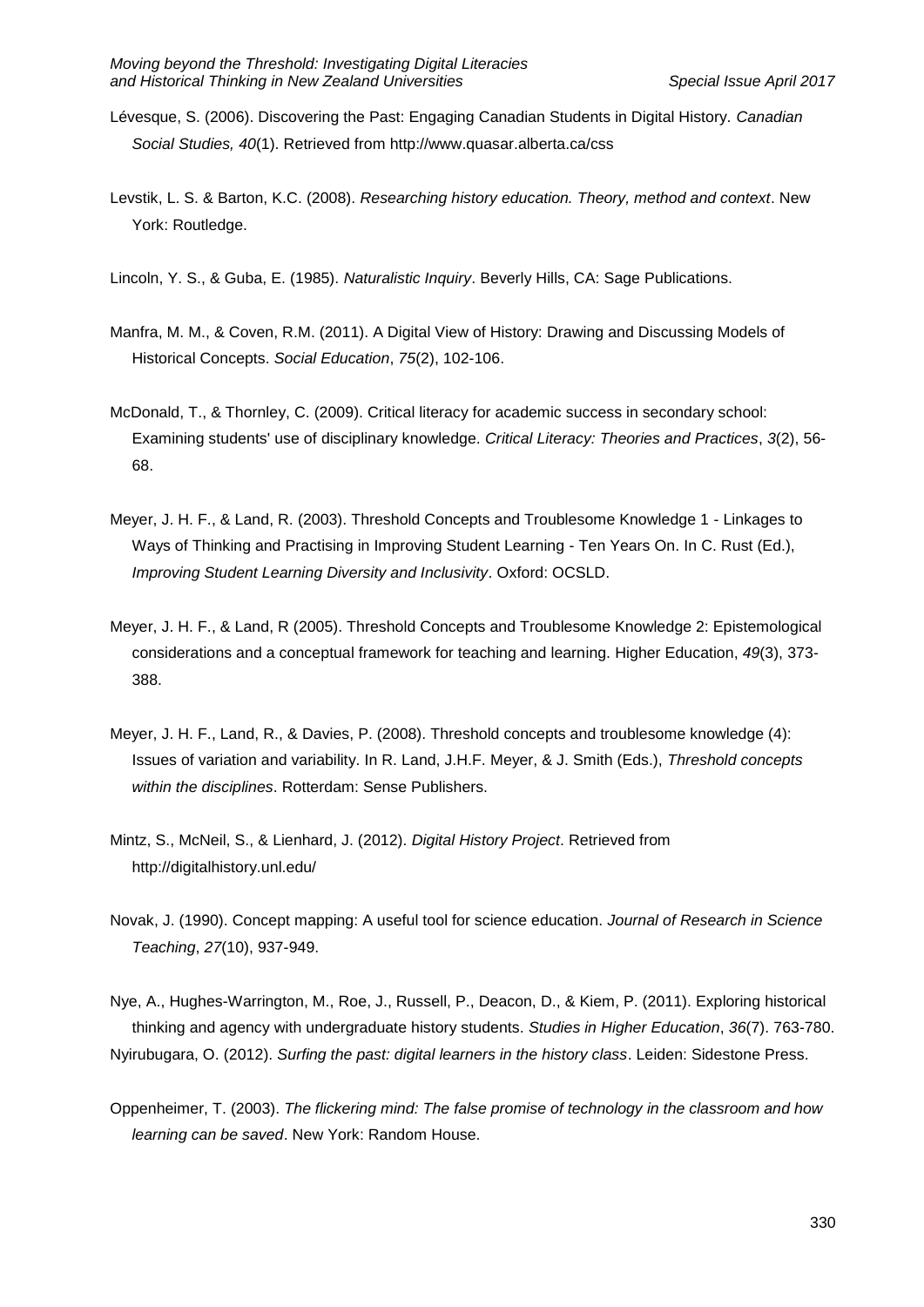- O'Riley, B., & 21st Century Learning Reference Group (2014). *Future-focused learning in connected communities.* Retrieved from http://www.minedu.govt.nz/theMinistry/EducationInitiatives/UFBInSchools/FutureFocusedLearning.asp x
- Peter, M., & Harlow, A. (2012-14). Re-envisioning tertiary teaching and learning of difficult concepts: How "threshold concepts" afford understanding of problematic ideas. Retrieved from http://www.tlri.org.nz/tlri-research/research-progress/postschool-sector/re-envisioning-tertiaryteaching-and-learning
- Quinlan, K. M, Male, S., Baillie, C., Stamboulis, A., Fill, J., & Jaffer, Z. (2013). Methodological challenges in researching threshold concepts: a comparative analysis of three projects. *Higher Education*, *66*, 585-601. doi:10.1007/s10734-013-9623-y
- Ringrose, D. M. (2001). Beyond Amusement: Reflections on Multimedia, Pedagogy, and Digital Literacy in the History Seminar. *The History Teacher*, *34*(2), 209-228.
- Rosenzweig, R. (2011). *Clio wired: the future of the past in the digital age.* New York: Columbia University Press.
- Roy, L., Lilley, S. C., & Luehrsen, V. (2011). Indigenous Cultural Models in Information Literacy Delivery including Programmes for Māori and Pasifika students at New Zealand Universities*.* Paper presented at the *World Library and Information Congress: 77th IFLA General Conference and Assembly*, San Juan, Puerto Rico. 13-18 August 2011. Retrieved from http://conference.ifla.org/sites/default/files/files/papers/ifla77/94-roy-en.pdf
- Rutner, J., & Schonfield, R.C. (2012). *Supporting the Changing Research Practices of Historians*. ITHAKA S+R. Retrieved from http://www.sr.ithaka.org/research-publications/supporting-changingresearch-practices-historians
- Seefeldt, D., & Thomas, III, W. G. (2009). *What is Digital History? A Look at Some Exemplar Projects*. University of Nebraska, Faculty Publications, Department of History. Paper 98. Retrieved from <http://digitalcommons.unl.edu/historyfacpub/98>

Seixas, P., & Morton, T. (2012). *The Big Six Historical Thinking Concepts.* Toronto: Nelson Education.

Sheehan, M., & TLRI Research Team. (2013). *Thinking Historically. The role of NCEA research projects in motivating history students to develop disciplinary expertise*. Retrieved from http://www.tlri.org.nz/tlri-research/research-progress/school-sector/%E2%80%98thinkinghistorically%E2%80%99-role-ncea-research-projects